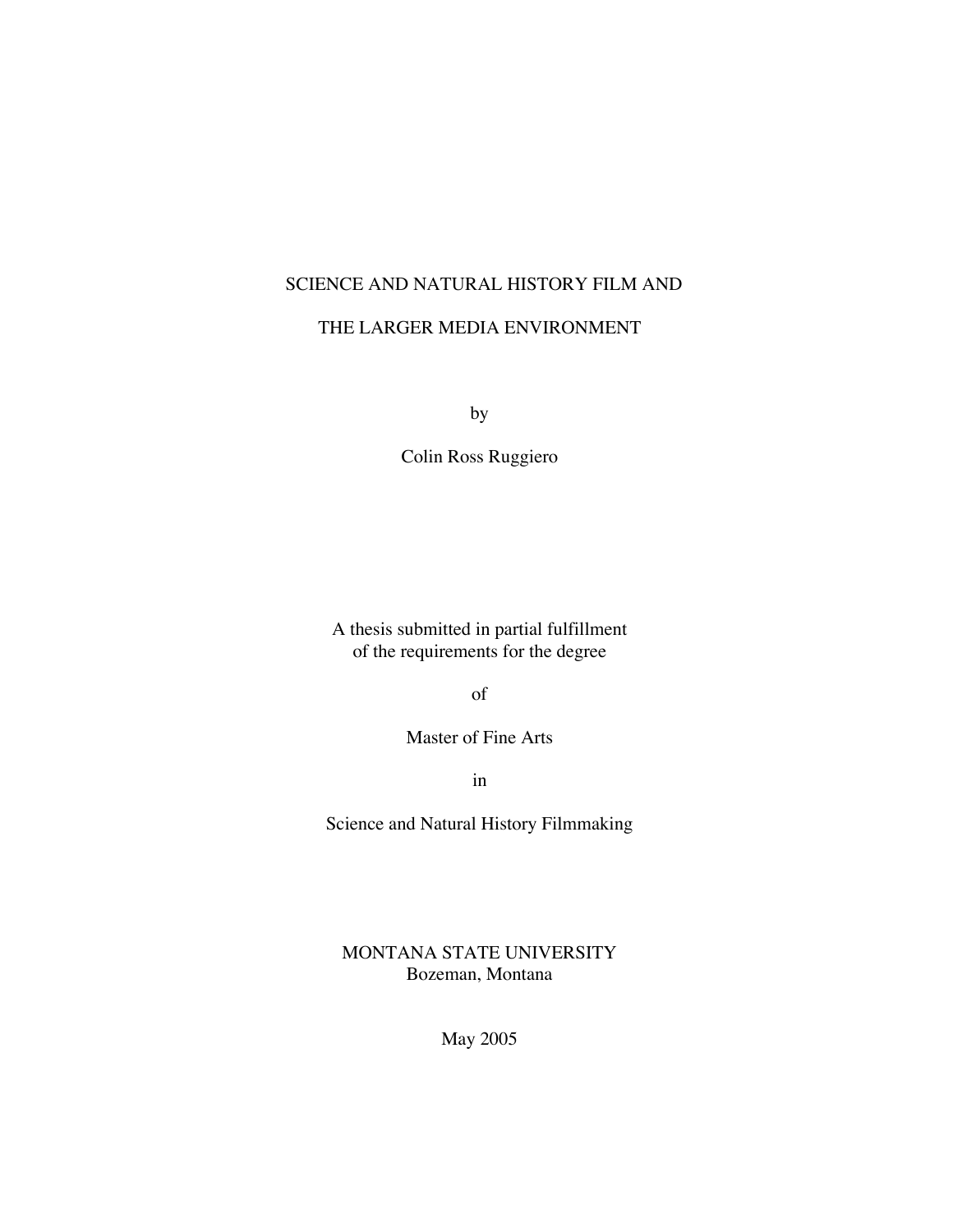## COPYRIGHT

by

Colin Ross Ruggiero

2005

All Rights Reserved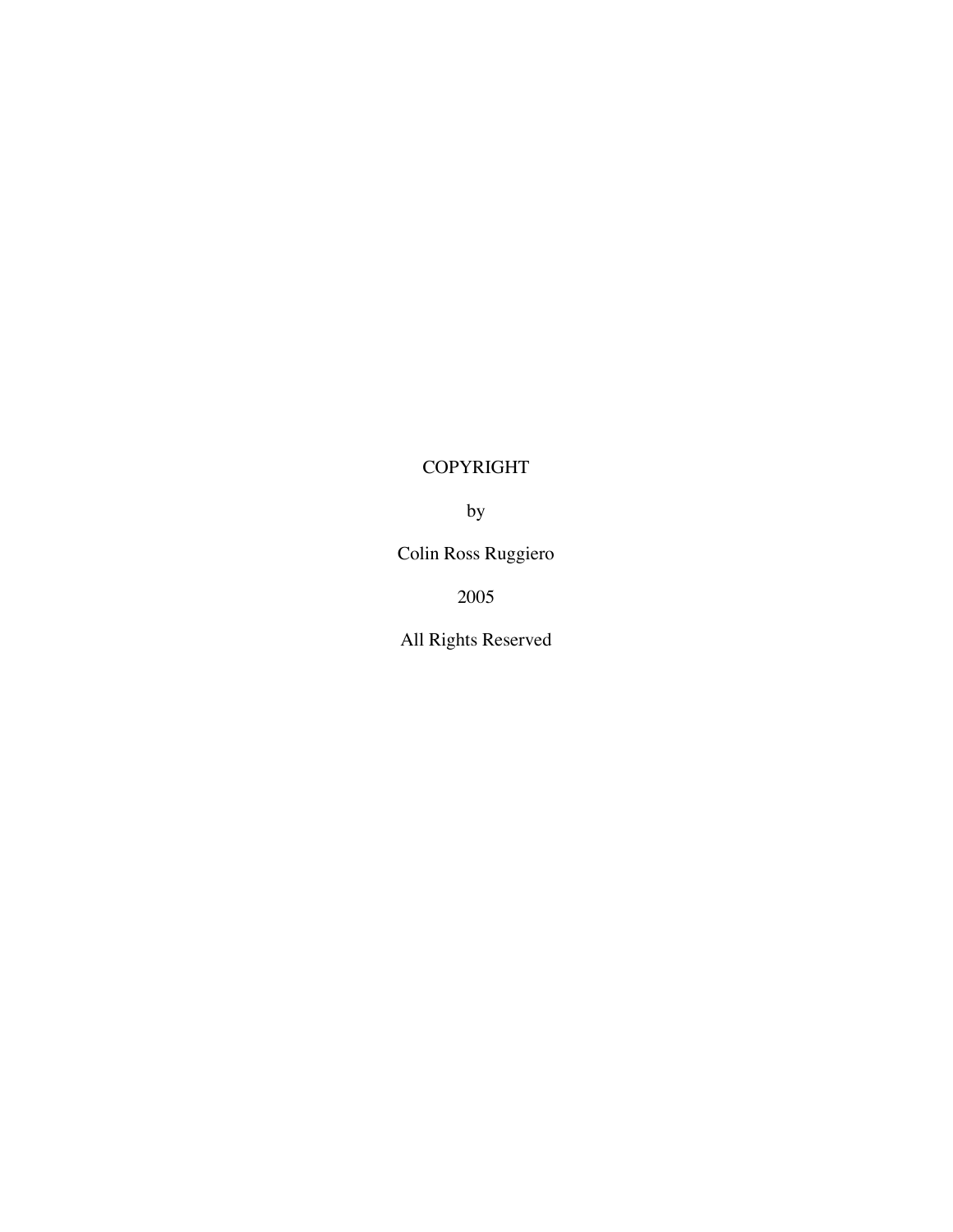## APPROVAL

of a thesis submitted by

Colin Ross Ruggiero

This thesis has been read by each member of the thesis committee and has been found to be satisfactory regarding content, English usage, format, citations, bibliographic style, and consistency, and is ready for submission to the College of Graduate Studies.

Dr. Ronald Tobias

Approved for the Department of Media and Theatre Arts

Dr. Joel Jahnke

Approved for the College of Graduate Studies

Dr. Bruce McLeod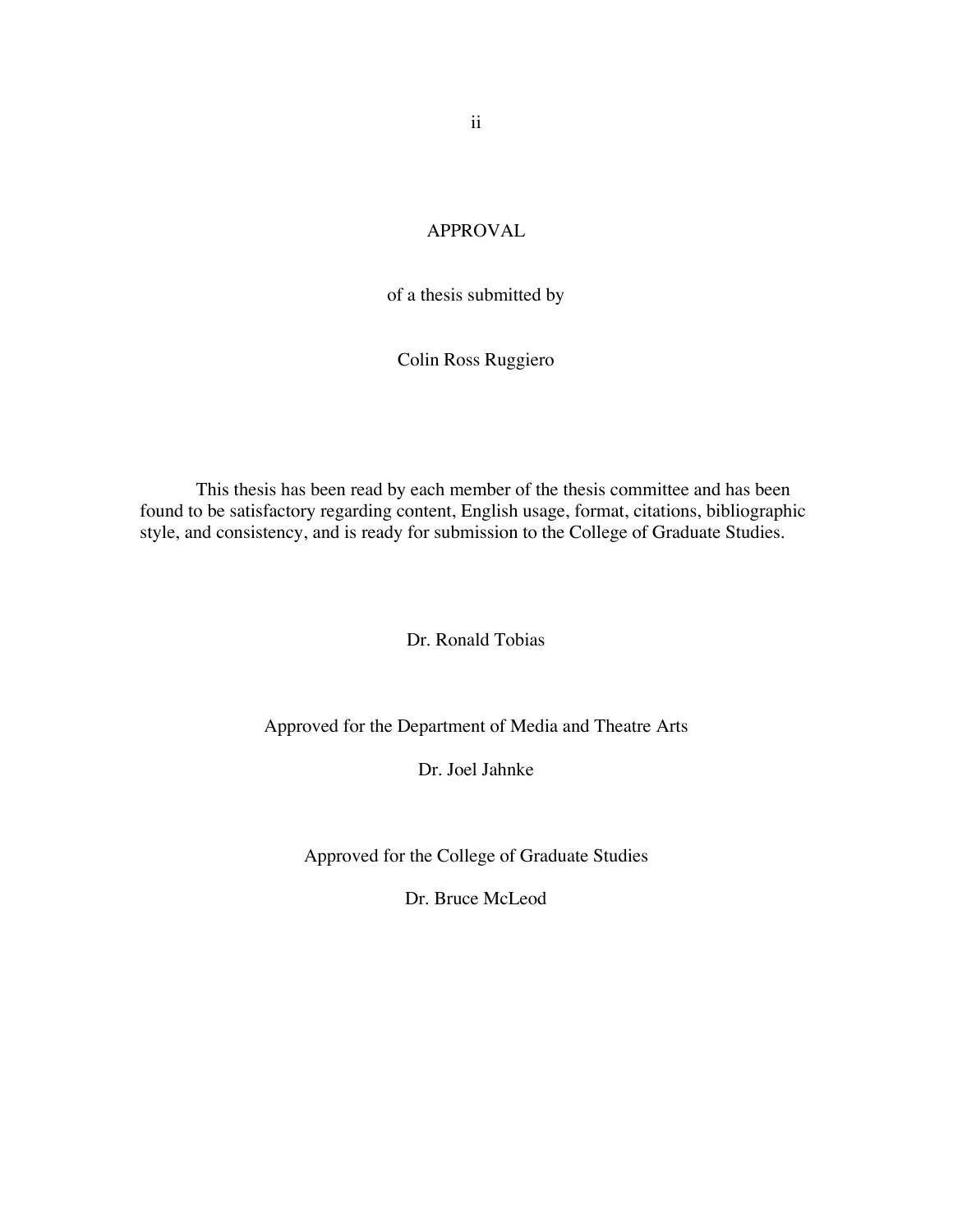### STATEMENT OF PERMISSION TO USE

In presenting this thesis in partial fulfillment of the requirements for a master's degree at Montana State University, I agree that the library shall make it available to borrowers under the rules of the Library.

If I have indicated my intention to copyright this thesis by including a copyright notice page, copying is allowable only for scholarly purposes, consistent with "fair use" as prescribed in the U.S. Copyright Law. Requests for permission for extended quotation from or reproduction of this thesis in whole or in parts may be granted only by the copyright holder.

Colin Ross Ruggiero

May  $10^{th}$  2005

iii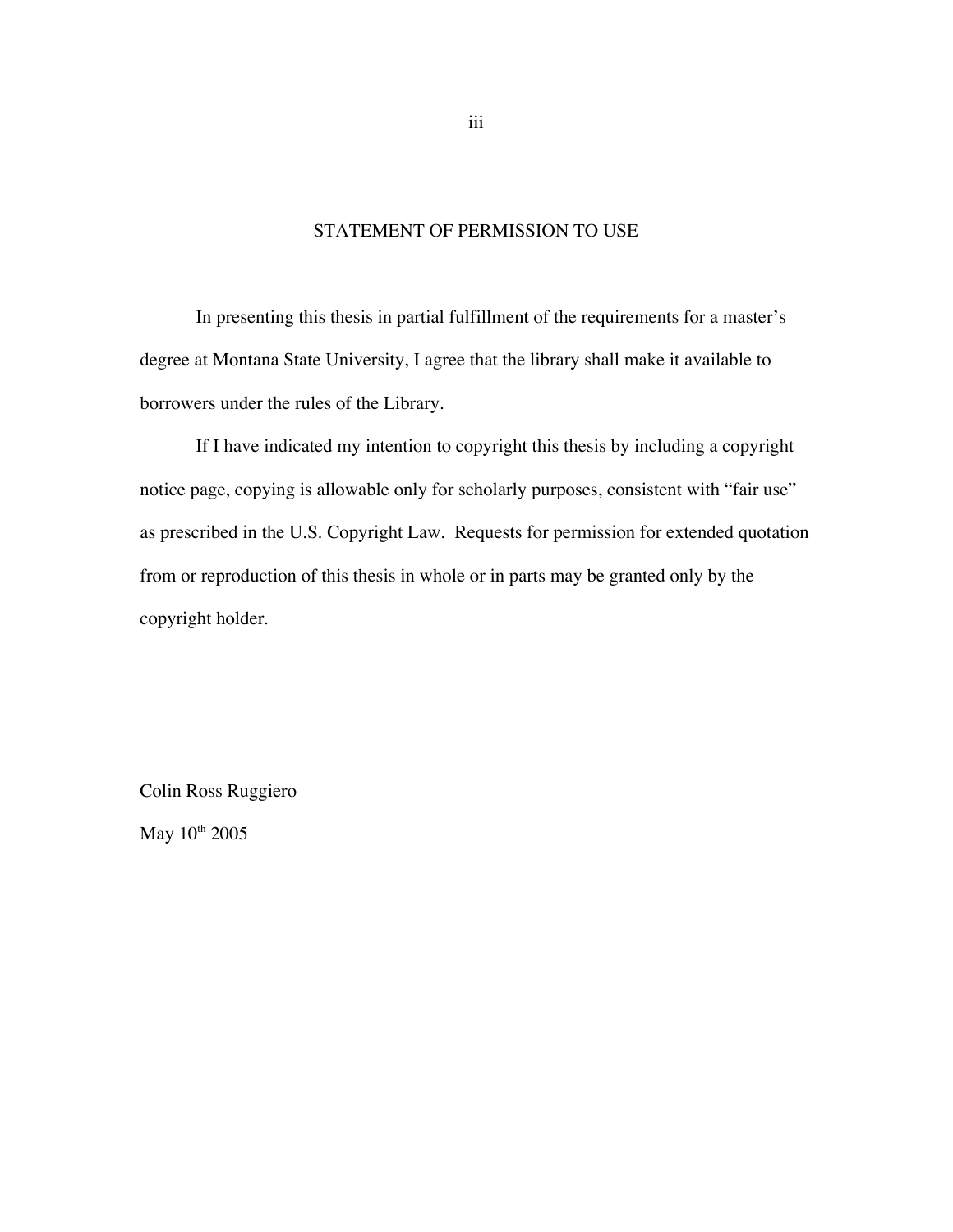## TABLE OF CONTENTS

| 2. THE ROLE OF SCIENCE AND NATURAL HISTORY FILM IN          |  |
|-------------------------------------------------------------|--|
| 3. AN EXPANDED UNDERSTANDING OF SCIENCE AND NATURAL HISTORY |  |
|                                                             |  |
|                                                             |  |
|                                                             |  |
|                                                             |  |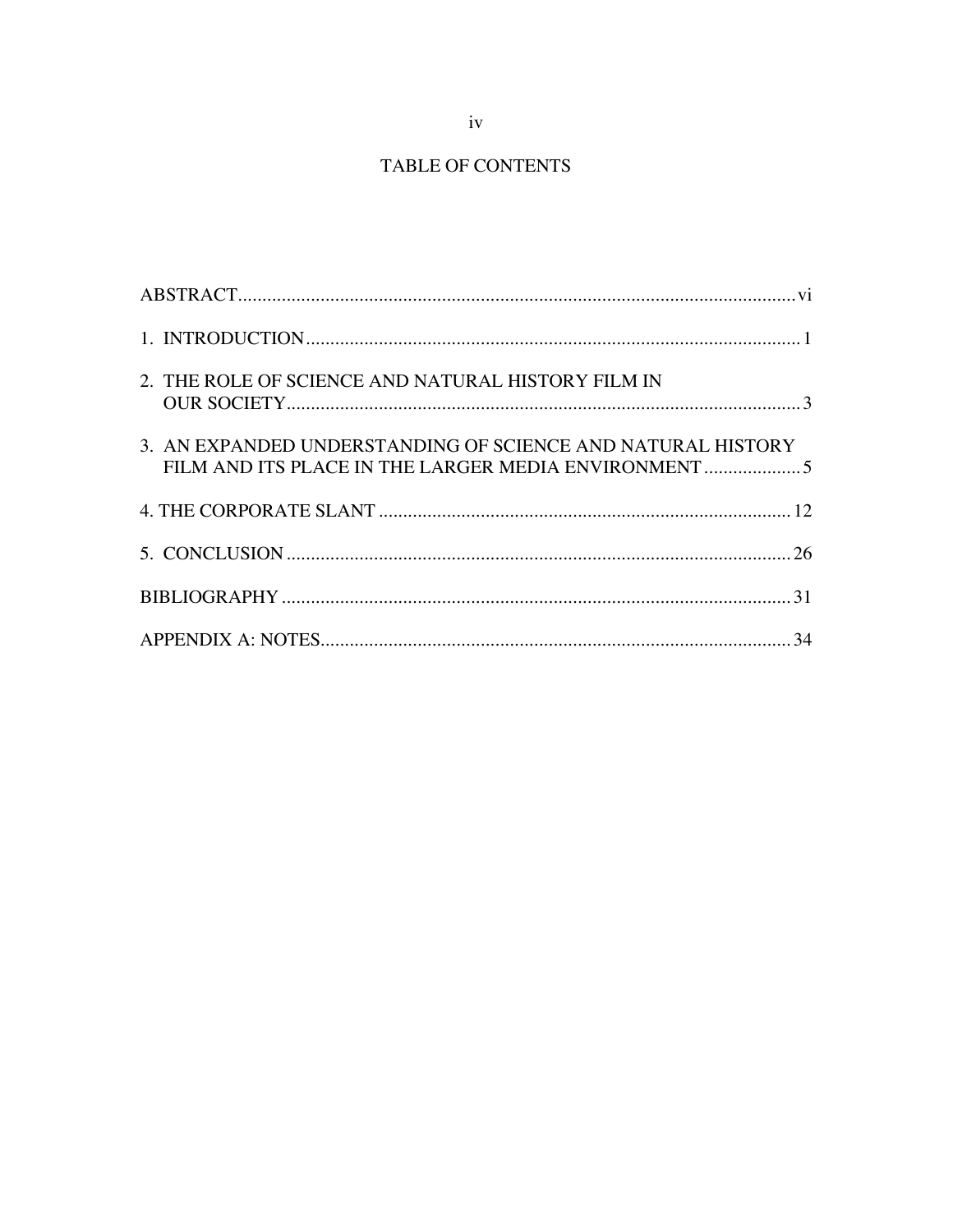### ABSTRACT

 The purpose of this thesis is to examine the ways in which science and natural history films are affected by the larger media environment and in particular, concentrated ownership structures. This first part of this examination is aimed at establishing that the corporate conglomerates that own the majority of mainstream media outlets and resources have sufficient control over the media environment to warrant speaking about specialized programming like science and natural history within the context of the larger corporate-owned environment. The remainder of the paper discusses the impacts this media environment has on science and natural history film. These impacts consist primarily of excessive commercial influence and a loss of diversity in programming. To explain and describe these effects, the paper uses a model of how the political and economic interests of these media monopolies led to a corporate bias and agenda that serves to filter the films that gain access to mainstream media outlets. This examination relies on a wide variety of data and case studies to support its arguments.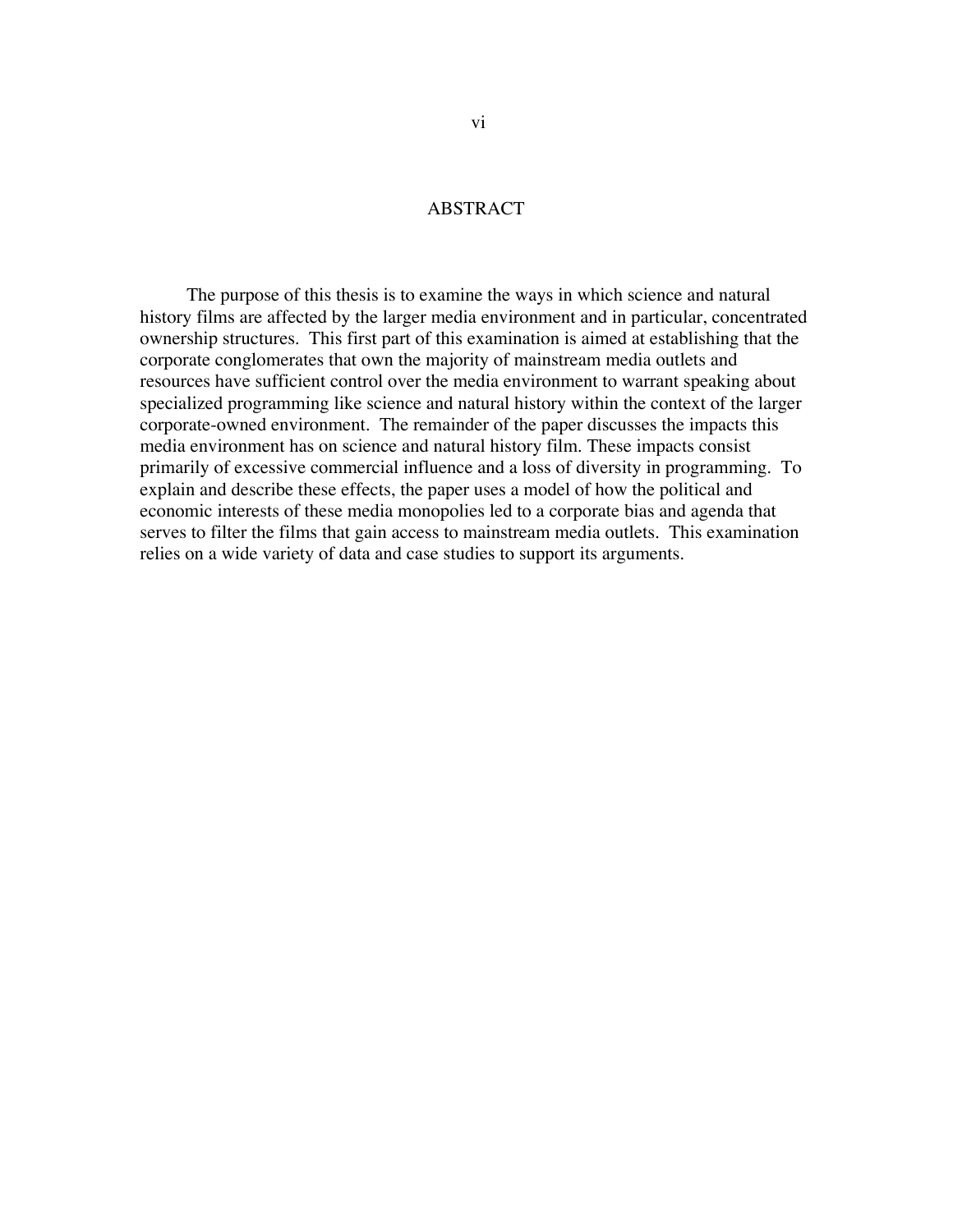#### INTRODUCTION

This paper argues that the current media environment, particularly the concentrated ownership structure, has a variety of impacts on the diversity and quality of science and natural history (SNH) films. This argument builds and relies on another assertion, which is that SNH films are indeed a part of and heavily influenced by the larger media environment. This paper will discuss the ways in which SNH films are dependent on the larger media environment and how the concentrated ownership structure works to undermine film's ability to increase our understanding and awareness of issues relating to SNH. The contention of this paper is that a system of creation and distribution that has something more on the agenda than profit would be vastly better at allowing SNH films to do their work, which as this paper defines it, is to facilitate a multi-faceted understanding and awareness of the world around us.

Although the bias that a highly concentrated, commercial media imparts to SNH film is widespread, in many cases it manifests itself in subtle and systemic ways, making it hard to document and seldom discussed. Bringing awareness to the issue of how the agenda of media companies effects SNH films is not simple. The filtration of content to fit a particular bias and agenda is often concealed under the countless legitimate editorial decisions that must be made. Most pervasive of all is a sort of self-censorship that takes place at various levels as filmmakers, producers and executives try to conform to the overall atmosphere of the particular broadcaster or

1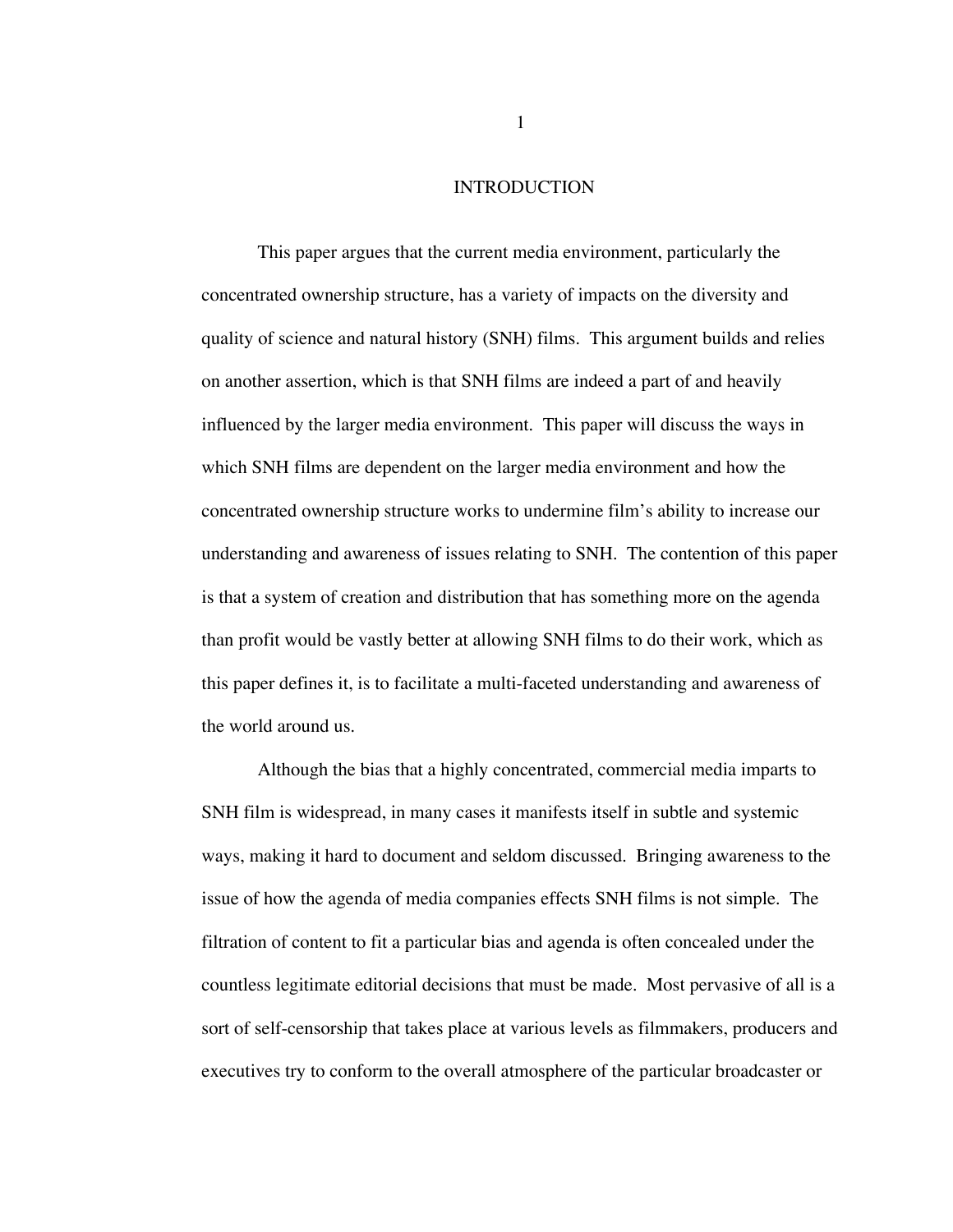# corporation for which they work. As Ben H. Bagdikian points out in *The Media Monopoly:*

In most cases there is no *visible* imposition of the parent firm's policies, and the policies are often not absolute, conditioned as they are by the desire for profits. Some intervention by owners is direct and blunt. But most of the screening is subtle, some not even occurring at a conscious level, as when subordinates learn by habit to conform to owners' ideas.

Subtle or not, the ultimate result is distorted reality and impoverished ideas.

My intent here is not so much to prove irrefutably, as it is to draw attention to the ways in which SNH films are susceptible to forces in the larger media environment. This paper is an attempt, through examples and a logical examination of existing structures and systems, to elucidate the process by which enormous corporations control the vast majority of resources available to SNH filmmakers and how this situation imparts a pervasive bias and agenda and limits the diversity of the SNH to which the public has access.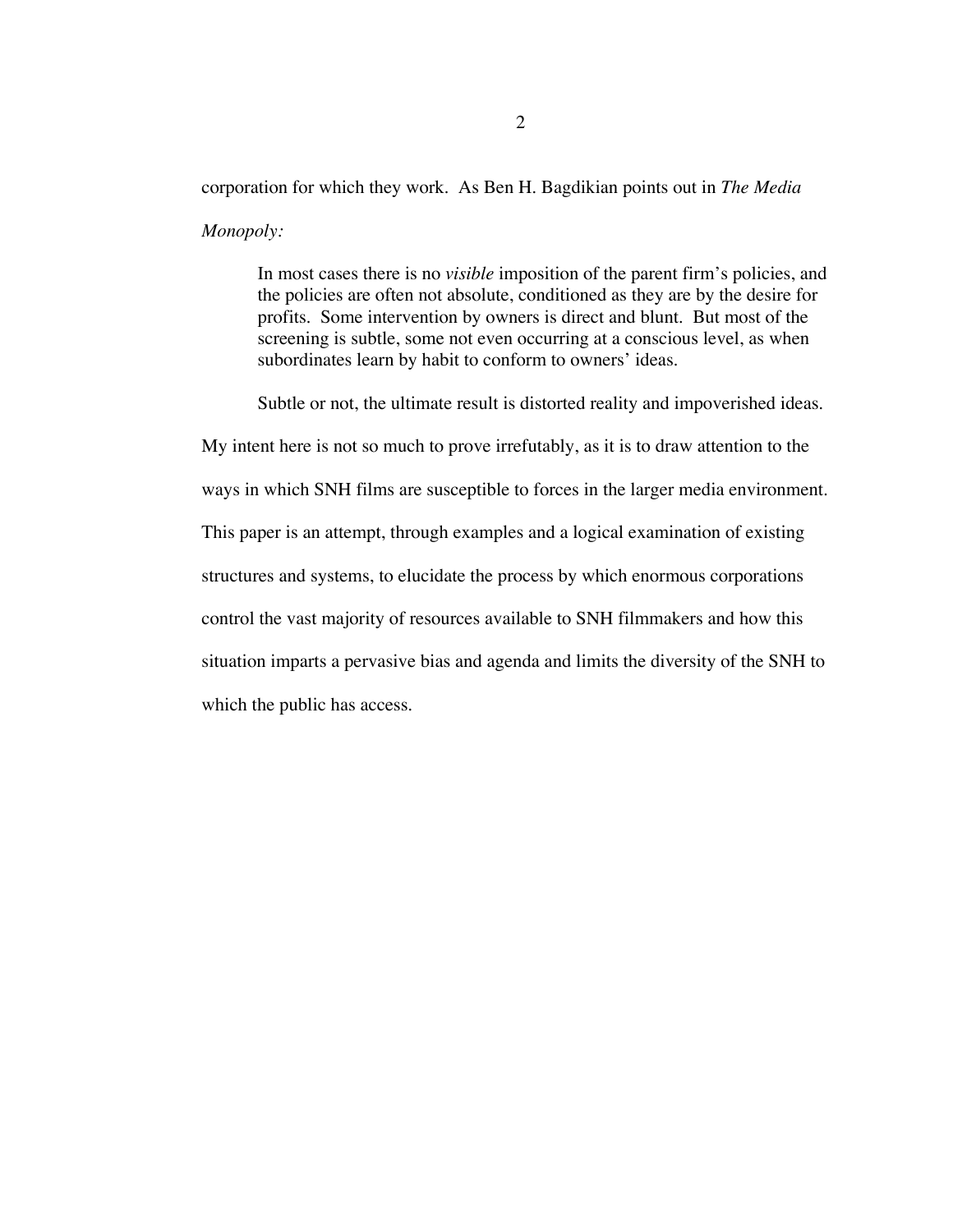## THE ROLE OF SCIENCE AND NATURAL HISTORY FILM IN OUR **SOCIETY**

Media plays a critical role in our society. As citizens, we get the majority of our views and understandings of the world around us from the mainstream media (Shah, 2004). SNH films have become, in modern times, the biggest source of information we have about the critical environmental, scientific, and technological issues that form the backbone of our society. Conversely, it is in the mainstream media that SNH films find their biggest audience. A 1984 National Cancer Institute survey regarding how people get their information about ways to prevent cancer found that 58.3 percent got their information from the television (National Cancer Institute 1984), and it is unlikely that the public's reliance on visual media has decreased since then. Due to a wide variety of factors, from an increasingly technocratic society to innumerable advances in media technology and advertising (driven largely by marketing efforts that are bringing screens to billboards, the sides of buildings, and nearly every other square inch of flat real estate), visual media is playing an increasingly large role in our lives. The average person watches 29.5 hours of television a week! (Johnston, 2000).

Not only do SNH films teach us about what science has found out about the world we live in but they are also an important way in which we learn about the process of science itself. This particular function is critical because the process of science is poorly understood by much of the public and a fundamental understanding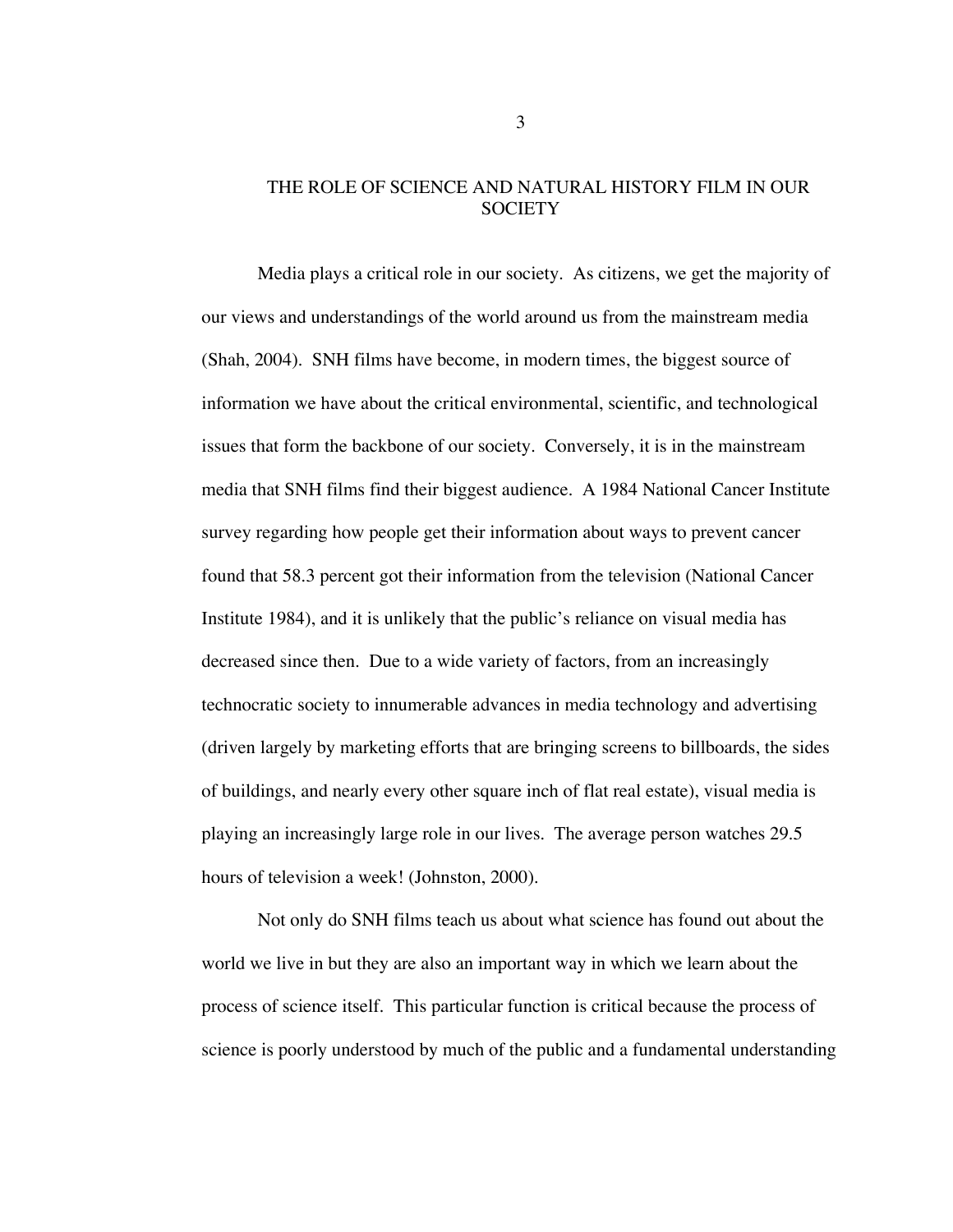of the process of science helps us to sift more accurately through the flood of "scientific" information that confronts us on a daily basis. Poor science programming can mislead and disempower a public that is increasingly affected by science and technology. In the words of New York University professor Dorothy Nelkin,

Science is a part of common culture, integrally tied to social practices, public policies, and political affairs. Frequent reports of outrageous science scandals and technological risks remind us not only of our dependence on the media for timely information about science and technology but also of the limits of what we can learn from the press. People are not receiving the critical and comprehensive reporting about science and technology so essential in contemporary society, where most decisions rest on technological expertise (Nelkin 1995).

As visual media continues to replace print media in our society, these statements become increasingly relevant to SNH films. A healthy media, one in which the public has access to a broad and diverse selection of programming, is essential to the proper functioning of society. Particularly important are films about science, both for informing consumers (e.g. the costs/benefits of the products we buy such as impacts on the environment and our personal health) and for informing participants in a democracy. Science forms the basis of much policy and a basic understanding of, for example, military or energy technologies or environmental sciences (e.g. global warming) is crucial for effective participation in a democracy.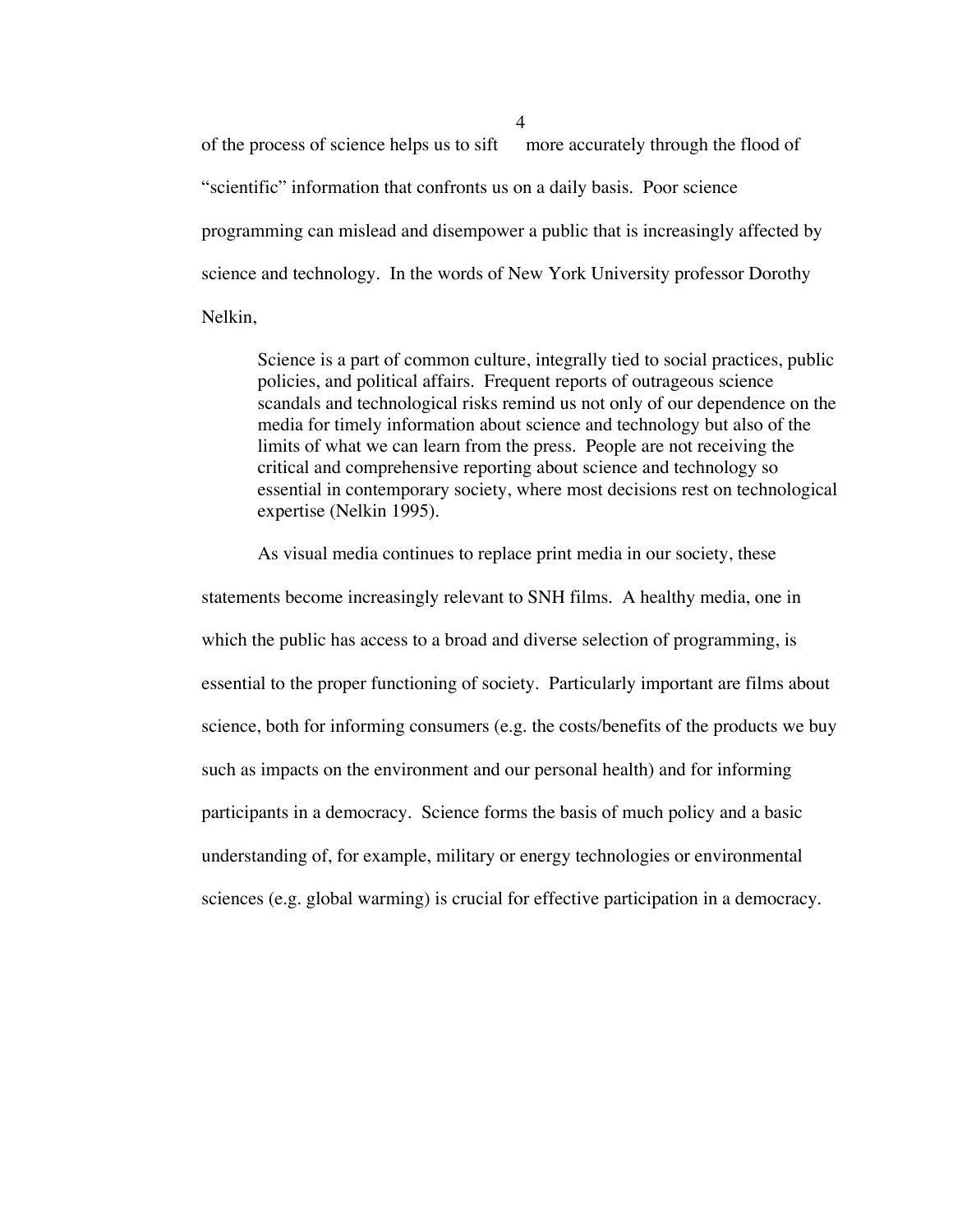## AN EXPANDED UNDERSTANDING OF SCIENCE AND NATURAL HISTORY FILM AND ITS PLACE IN THE LARGER MEDIA ENVIRONMENT

In order to argue that the current concentration of ownership in the larger media environment has effects that are problematic for SNH films, it is necessary to first establish that SNH films, perhaps counter to conventional thought within the industry, *are* indeed intertwined with and profoundly affected by the larger media environment. The first thing we need is a more expansive definition of documentary film.

The lines we draw between genres of visual media, especially in terms of the credibility of the content, are inherently blurred and arbitrary. General public ignorance about the process of filmmaking leads to a lack of understanding regarding the limitless ways in which reality can be misrepresented by even the most wellintentioned films. Drawing a line between documentary and fiction is often not nearly as straightforward as it might seem. The media environment is ever-changing and the SNH content to which we're exposed is not limited to the classic one-hour specials on *Nature* or *National Geographic Explorer*. Increasingly, SNH "film" reaches us through museum displays, advertising, news "stories" (minidocumentaries produced by third parties for the broadcaster), docudrama, reality TV, presenter driven travel shows, infomercials, and so on. A broader definition of SNH film allows us to see the myriad of ways that the larger media environment affects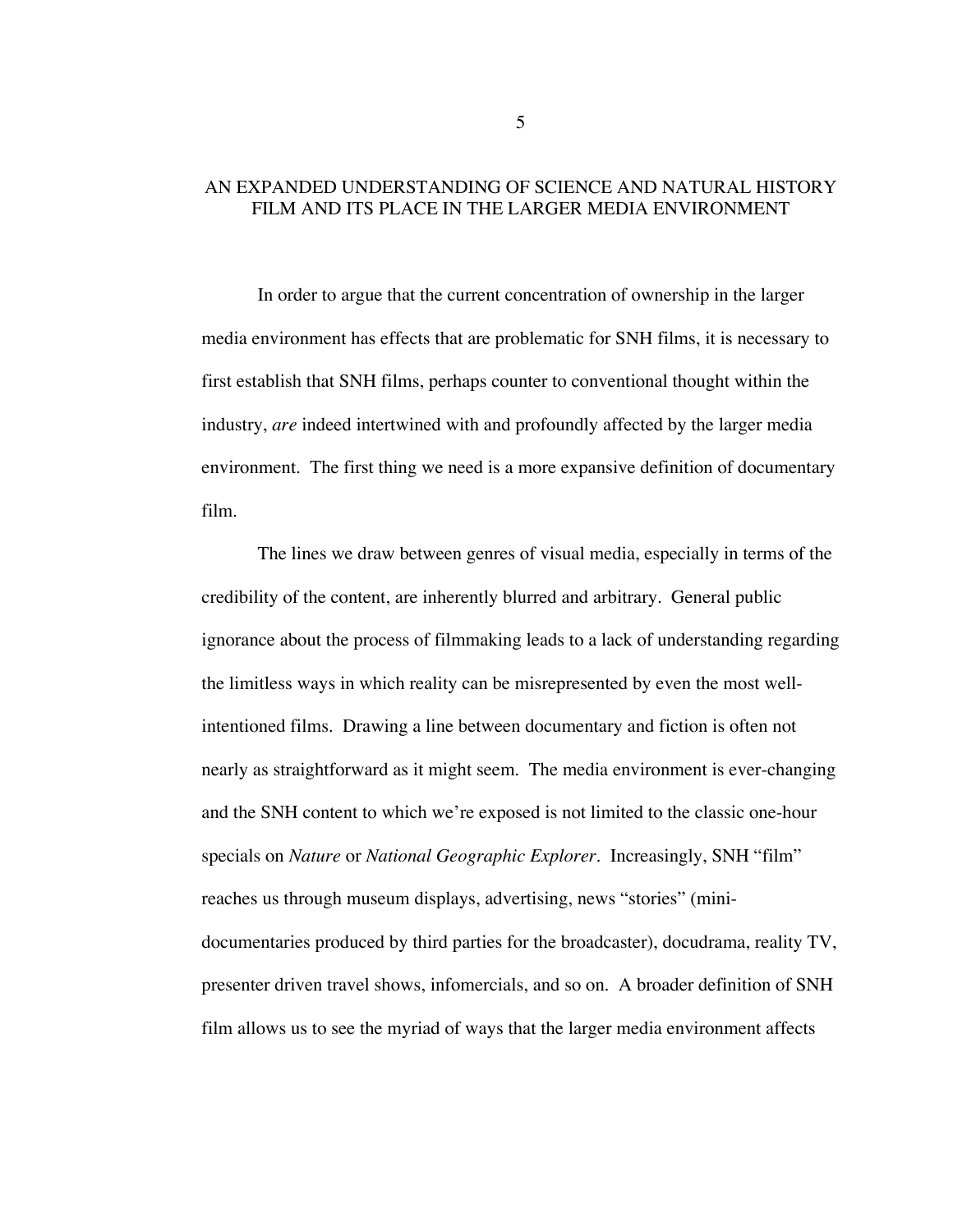SNH film. For the purposes of this paper, the "larger media environment", in particular as it relates to SNH film, refers primarily to the ownership structure that gives giant companies profound power to influence distribution and access to mainstream media outlets.

Many options and venues exist for SNH film including film festivals, independent sales, various museum and display installations, and theatrical release, but of all these, television broadcast is by far the biggest. The number of hours the average person spends at film festivals, museums and other SNH film venues cannot possibly challenge the 29.5 hours of TV the average person watches per week (Johnston, 2000). Establishing television as the single biggest venue for SNH films locates the genre directly in the middle of the larger commercially driven media environment. This situation results in the majority of SNH films being subjected to commercial broadcast criteria, which are determined almost solely by the quest for ratings and commercial profit. It also forces entertainment values onto the genre. Carla Johnston describes the commercial broadcast environment as being,

about finding the lowest-common-denominator programs that can appeal to the most people who might buy products based on the statistical sample selected by the Nielsen ratings service. That's the simplistic formula in which everyone is trapped – the public, the broadcasters, and the advertisers. All must adhere to "paint by numbers programming" – to demonstrate their blind faith in a simple, quick profit formula (Johnston, 2000).

If girls in bikinis or "Jackass" style characters make people watch sitcoms and beer commercials, then why wouldn't they work for natural history as well?

6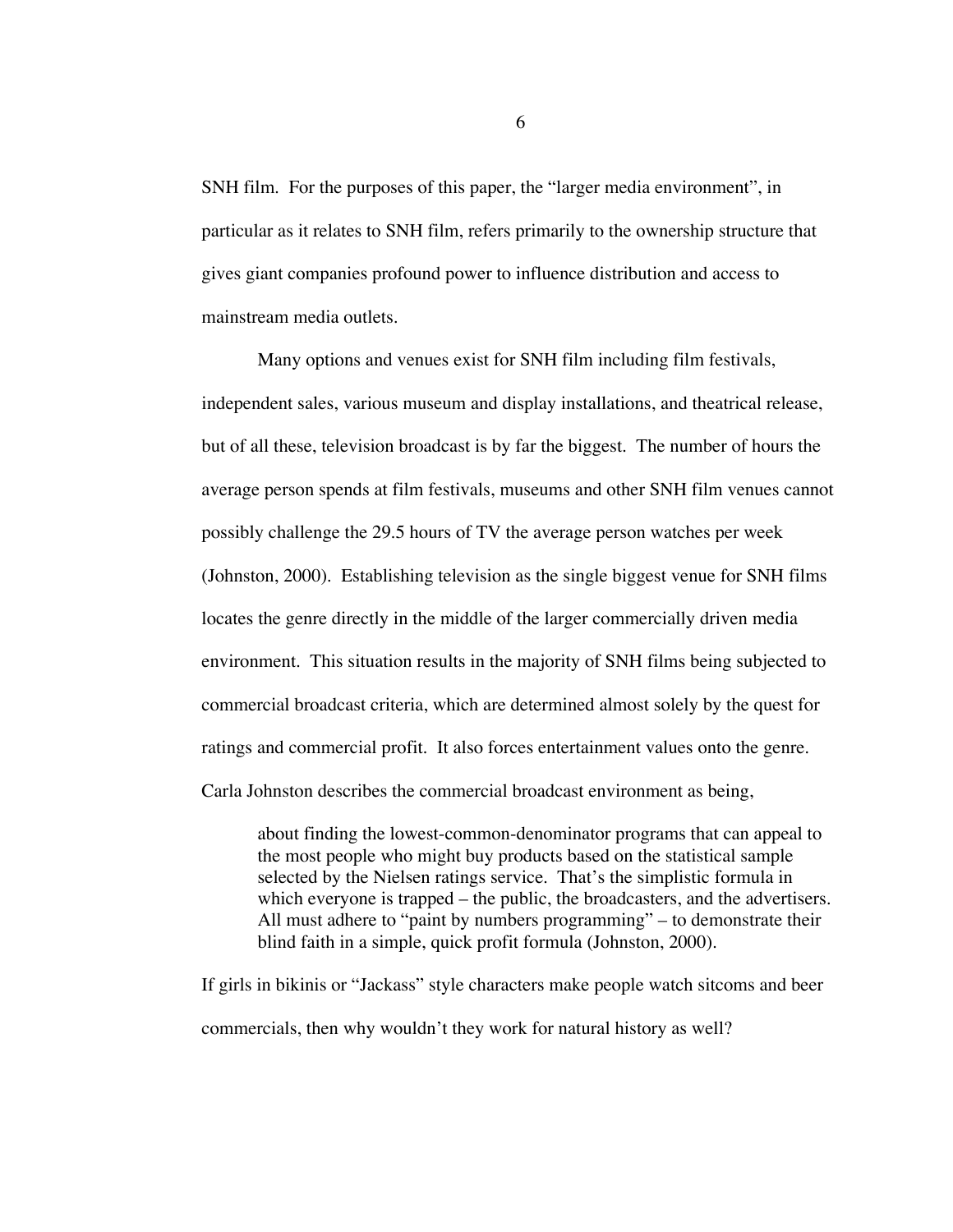Filmmaking has inherent ties to money, in both the processes of creation and distribution. Within the current media structure, one of the primary forces behind this money is advertising. CNN's show *Capitol Gang* was asked by advertisers to run through a mock program so that they could evaluate the content. They were given the message that broadcast professionals know instinctively; the program's content would be closely monitored. Robin Andersen, author of *Consumer Culture and Television Programming* writes that,

Public-affairs directors (for television networks) are made keenly aware that advertisers are paying close attention to their programming, and that to contradict corporate sponsors or their advertising messages would have a negative impact on the station and by extension, their jobs. Cable programming is not exempt from these pressures (Anderson, 1995).

A clear example of broadcasters filtering content according to advertisers' desires occurred when NBC invited Coca-Cola to preview a documentary about agriculture that exposed how Coca-Cola exploited migrant agricultural workers and was complicit with Coke's request to cut several segments from the documentary (McMenamin, 1996). It would be unrealistic to expect complete independence from commercial interests, however, having SNH filmmaking so intimately tied to commercial influence poses a number of threats to its integrity. Underrepresentation of viewpoints that aren't profitable is especially dangerous for documentaries because most people assume them to be largely objective and have a hard time identifying bias or censorship. With some material, an audience can detect bias or make their own judgment based on previous exposure to a given topic, but with SNH, viewers often have little or no prior or personal experience with the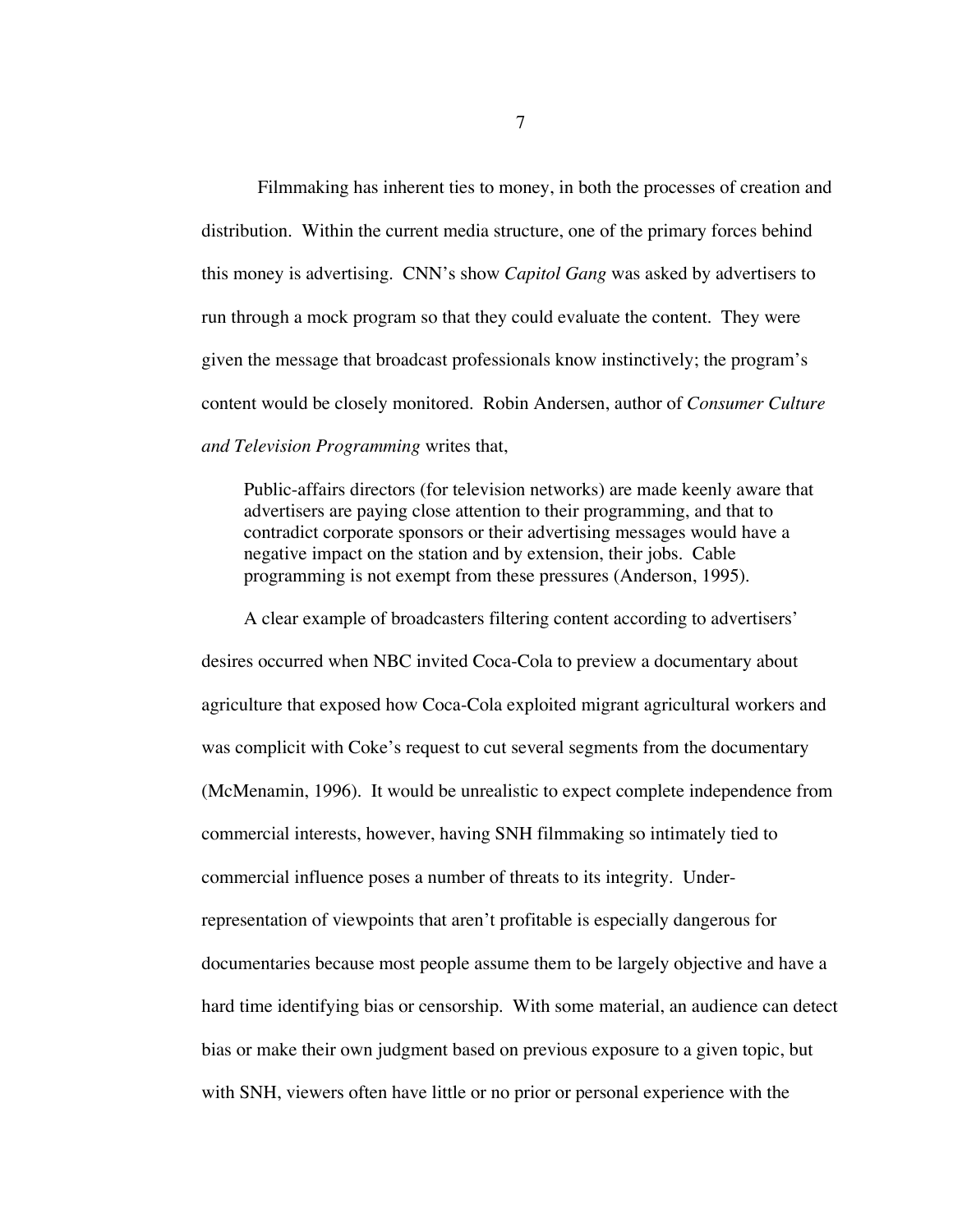subject matter. By customizing their treatment of SNH to advertisers' needs, broadcasters equip viewers to think about science, the environment and technology in limited and misleading ways.

In 1995 a worker in the tobacco industry provided evidence that the industry knew long ago about the dangers of smoking (McMenamin, 1996). Although some networks covered the story, others chose not to. Many companies, such as those in the tobacco industry, have wide-ranging holdings that give them a lot of power as advertisers. Phillip Morris, for example, is not just a tobacco company but also controls food and insurance companies as well. An advertising boycott by some of these companies could pose a serious financial problem for a network (McMenamin 1996). CBS chose not to air the story and Mike Wallace, journalist for CBS on *Sixty Minutes* decried their decision saying, "It was the first time that I really felt let down by my company. It became so obvious that we were simply dead wrong, that we were caving in" (Johnston, 2000).

But it wasn't the first time and CBS wasn't the first one to cave in. Films dealing with topics such as the medical sciences, toxicology, and environmental and ecological issues, can and often do run counter to the interests of powerful companies like Coca-Cola or Phillip Morris. The clear priority of commercial interests over objectivity, diversity and accurate information makes the broadcast and mainstream media environment hostile to programs dealing with these sorts of issues.

8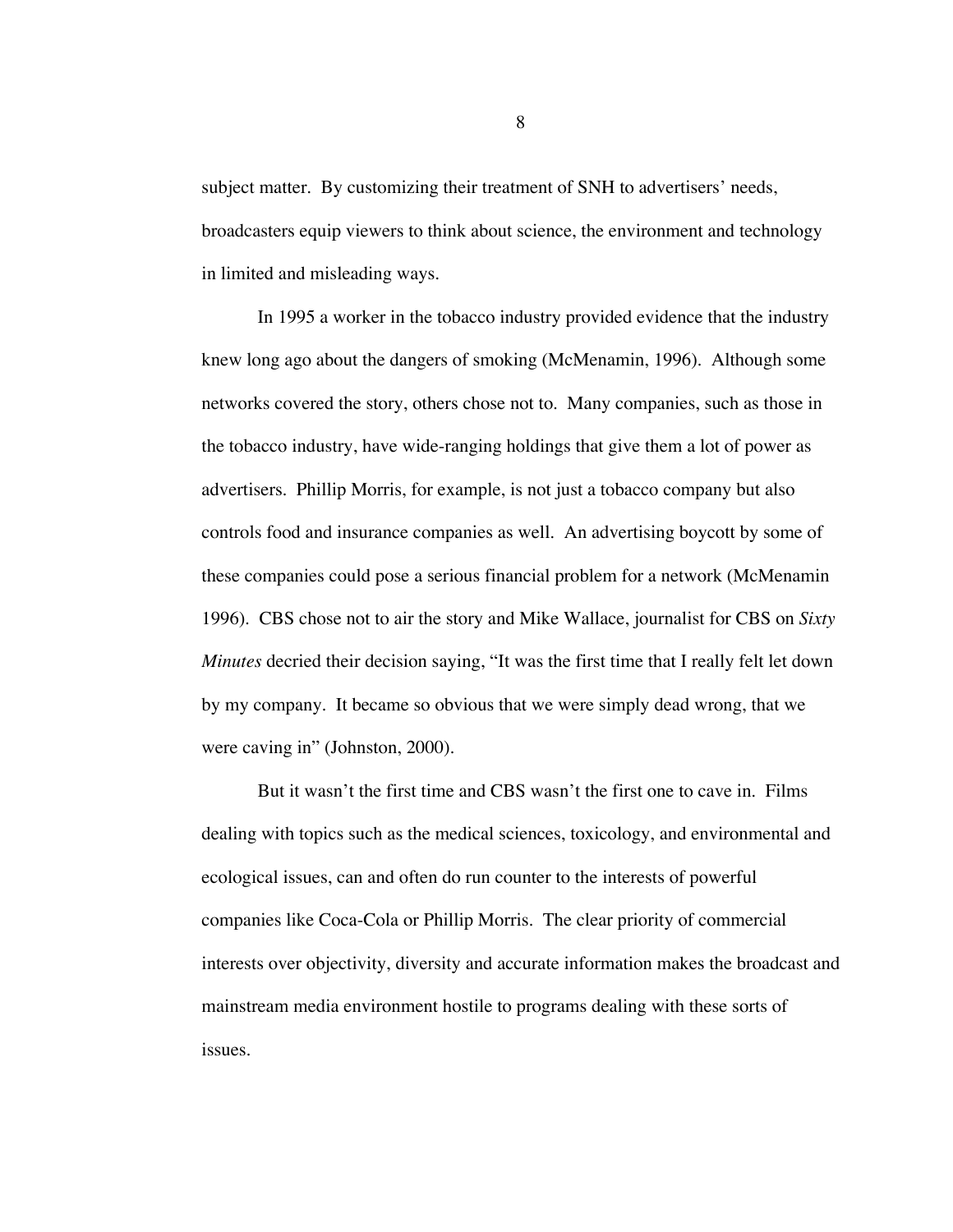SNH films are additionally affected by commercial broadcast criteria because the primacy of broadcast in distribution of visual media affects viewer expectations and viewing criteria. As a former senior VP and executive producer at Discovery Communications Inc. (DCI), Chris Hawes said, "There is not a documentary producer on the planet who has not already been affected by Discovery" (Fry, 1999). His claim refers to the way in which the magnitude of Discovery's distribution (the world's largest broadcaster of non-fiction programming with 1.2 billion subscribers) changed public conceptions of SNH film and forced a corresponding change in the paradigms of filmmakers, producers and other broadcasters.

Even if commercial broadcast were not the dominant venue, SNH film would be subject to much of the same criteria because the hold of the corporations that control the mainstream media environment is so complete; the companies that control broadcast also control, both directly and indirectly, many of the other outlets. Movie studios moved into syndication in the 80's and now control about 75 percent of primetime network series (Denney, 1993). Studios are also involved in continuing battles, with varying degrees of success, to get a piece of the cable distribution pie (Denny, 1993). When the movie industry had a lot to gain by defeating the cable TV regulation bill, it was a top special interest contributor to the Clinton campaign. Sony Corp. gave more than \$200,000, MCA contributed \$150,000, Walt Disney Studios gave more than \$120,000 and Twentieth Century Fox gave \$50,000 (Denny 1993). Even today as documentary films are starting to enjoy some success in

9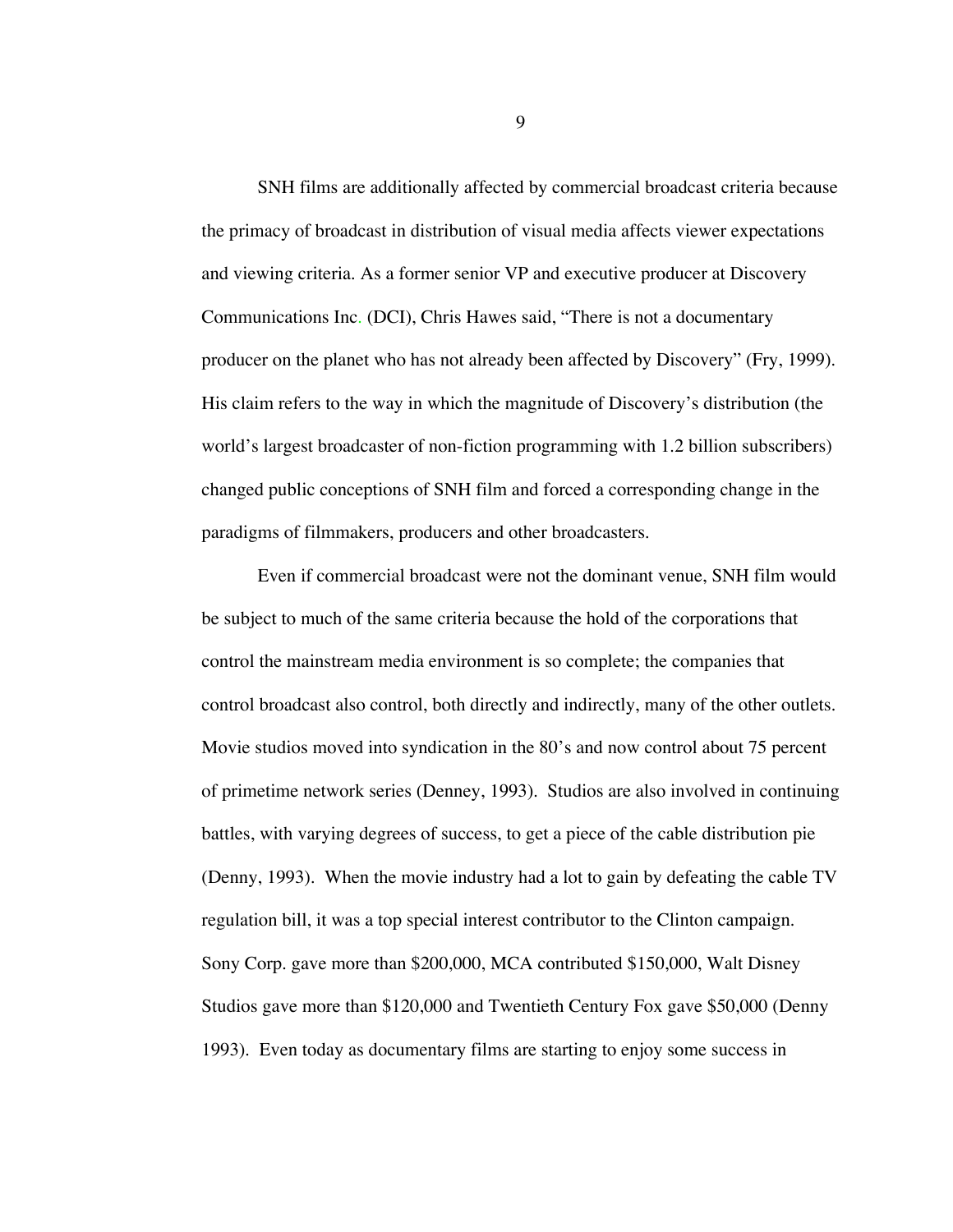alternative venues such as theatrical release, they are subject to the criteria of the same media giants.

As Carla Brooks Johnston wrote, "The media is the megaphone for announcing what is reality in our culture, and for suggesting how to interpret it" (Johnston, 2000). A close look at the corporate ownership structure of the media illustrates why SNH films are forced to carry out their role as informants about the realities around us, within the context and within the restrictions of the larger media structures.<sup>1</sup> The media mega-corporations that control virtually every media outlet in the country also control the vast majority of resources available to SNH films. The wealth of channels and apparent glut of options on the television belies the paucity of sources – just a handful of corporate superpowers control the content.

A succession of media mergers took place in the 80's. From Capitol Cities Communications' union with ABC to the Time/Warner merger, each was progressively larger, setting one historical precedent after another. At present, less than twenty-four corporations control a vast industry – a true case of corporate monopoly (Andersen, 1995).

Robin Andersen wrote that only ten years ago. Today, five giants control that seemingly grand diversity of channels – Time Warner, Disney, Rupert Murdoch's News Corporation, General Electric, and Viacom. Their sway is even greater considering that they also rule other sectors of the TV business and the greater media complex. Recent payoff mergers and new technologies have extended the reach of visual media conglomerates to include not just broadcast, but also satellites, telephones, movies and theatres, computers, and the Internet. These corporations are few in number, vertically integrated, and function as a cartel to control throughout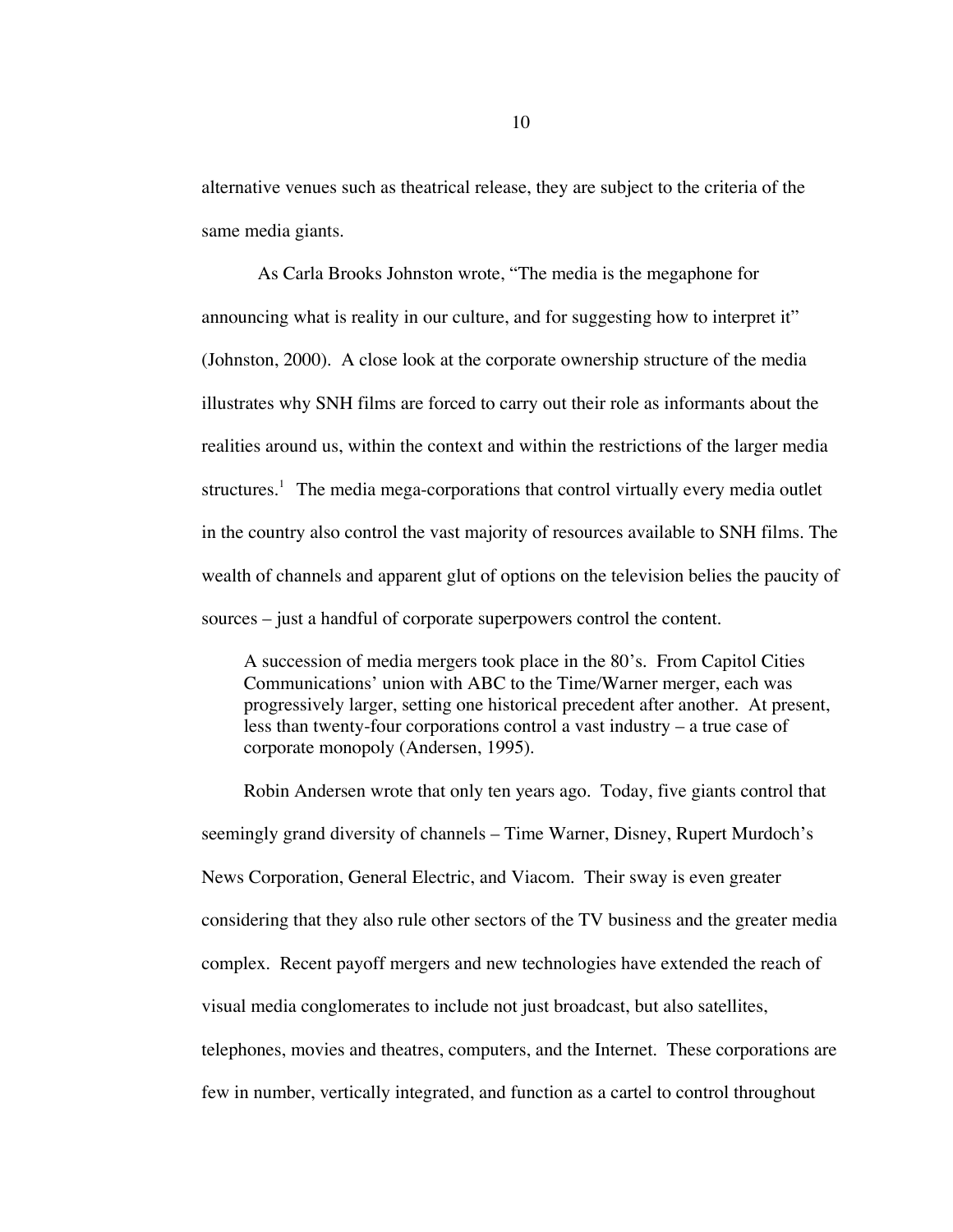the spectrum of media giving us a narrow and limited perspective or, as New York University's media studies professor Mark Crispin Miller puts it, "All Garbage, All The Time" (Miller, 1998).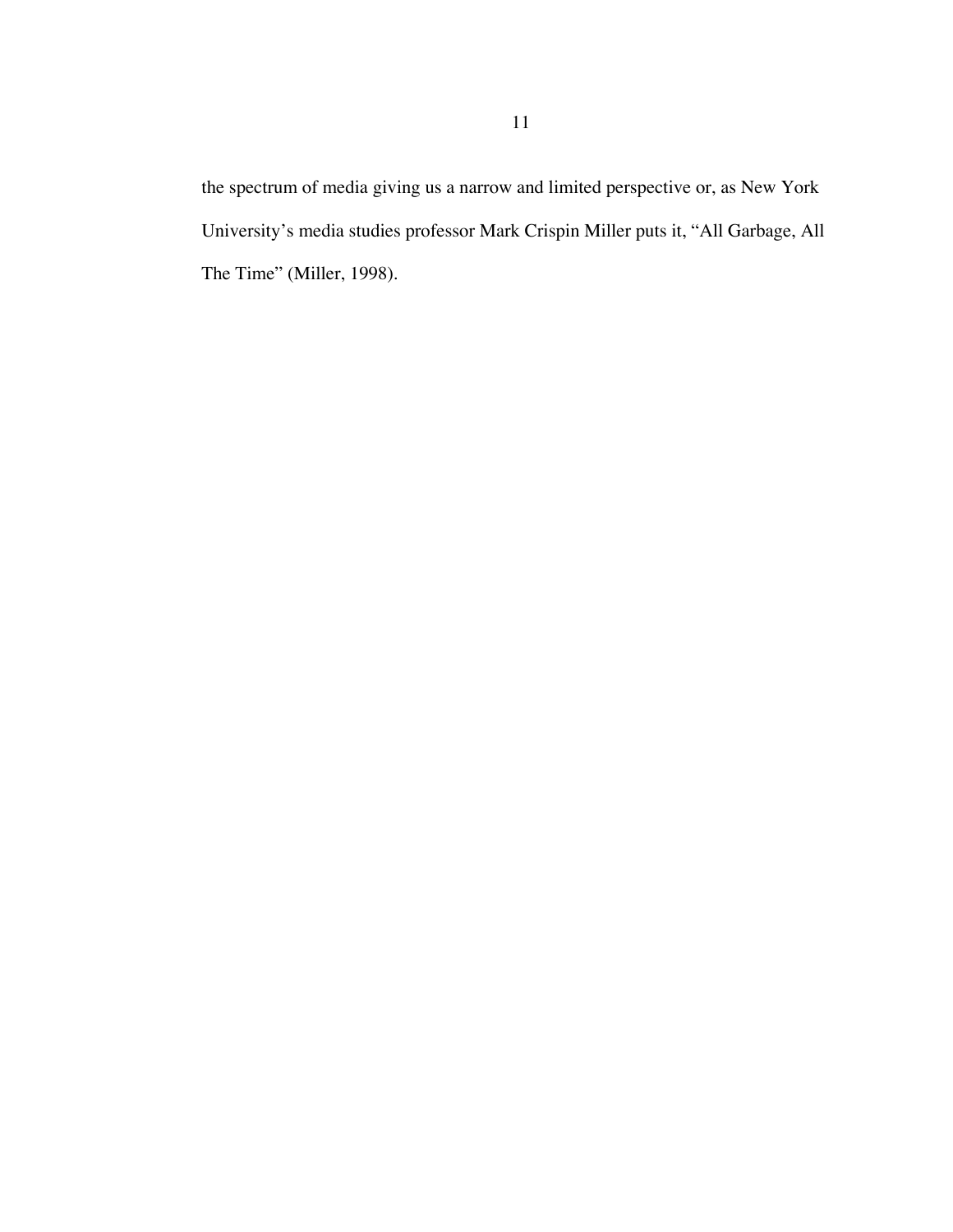### THE CORPORATE SLANT

The common defense that media corporations make for their decisions to broadcast non-controversial, non-substantive, eye-candy type programming is that the public wants it. They argue that this sort of content gets the ratings and that they are merely responding to viewer preferences. At least this is the argument they used to make. The veil of responding to the public has largely been dropped. The argument that broadcasters are just passive mirrors of public demand contends that broadcasters and media have no role in helping to shape and create audience (consumer) appetites, a contention that is weakened considerably by the fact that advertisers and commercial sponsors spend billions every year on television ads with the intent of doing exactly that.

The Nielsen ratings system forms the basis of broadcasters' contention that they are merely responding to the numbers. The broadcast industry has yet to agree on a better alternative but the Nielsen ratings have long been known to be imperfect. Writer and producer Nat Segaloff talks about the fact that Nielsen ratings can give an idea of what sort of numbers certain show have drawn but that it's hard to pin down what this indicates (Johnston, 2000). For example, ratings can't tell you what made those shows popular. He maintains that a lot of other factors affect what programs get aired. "We see a lot of 'reality based' shows (like *When Animals Attack*) not only because they attract voyeuristic viewers, but because they're cheaper to produce" (Johnston, 2000). Janet Hess, Executive Producer for *Nature* on PBS said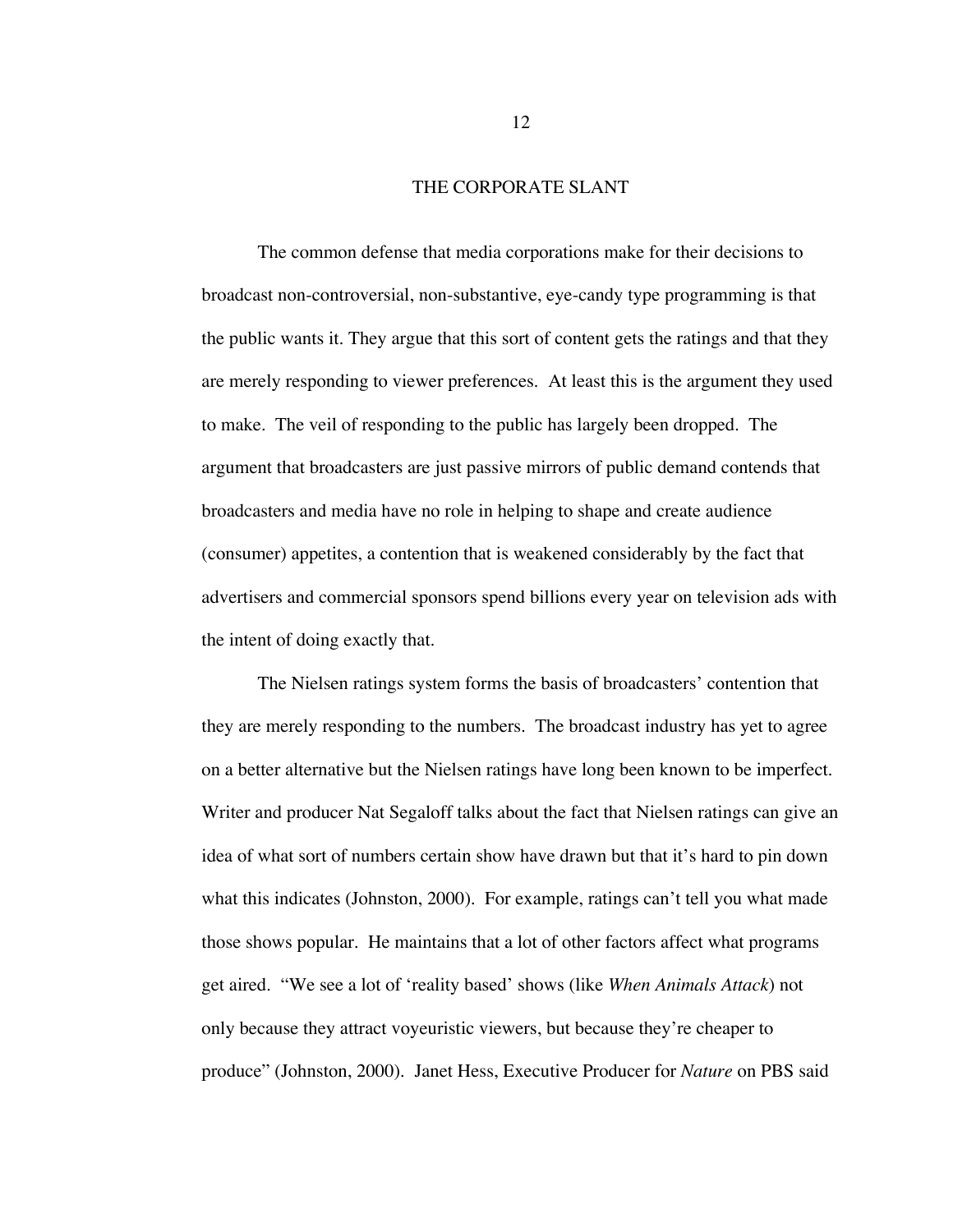during a panel discussion at the International Wildlife Film Festival that, "No one in the industry really knows what viewers want to see. We're all just guessing."<sup>2</sup>

Broadcasters' contention that their programming is a passive reflection of viewers' preferences ignores another possible explanation that I believe is a more useful model for explaining editorial decisions in the broadcast environment. I would suggest that programming that is compliant with a conservative, pro-industry, anti-regulation outlook and agenda is ultimately the most lucrative both for media corporations and for their corporate sponsors. An examination of broadcast content makes it hard for broadcasters to argue that audience preference, rather than subservience to a conservative agenda, either their own or that of a company or industry that influences their profits, is the basis of their editorial decisions.

An example from print media provides evidence of the predominantly conservative slant of the mainstream media concerning SNH issues. Critics of industry science began using the phrase "junk science" to refer to the many corporate abuses of science and the consistent difference in results between industry-sponsored science and independent researchers in the same field. "From 1996 through September 1998, 258 articles in mainstream newspapers used the phrase "junk science"; but only twenty-one, or 8%, used it to refer to corporate abuses of science, whereas 160, or 62%, applied it to science used by environmentalists, other corporate critics, or tort lawyers suing corporations" (Herman and Chomsky, 2002). The fact that this term originally came about to describe the often less than rigorous quality of corporate funded science but has been turned around by the press and applied nearly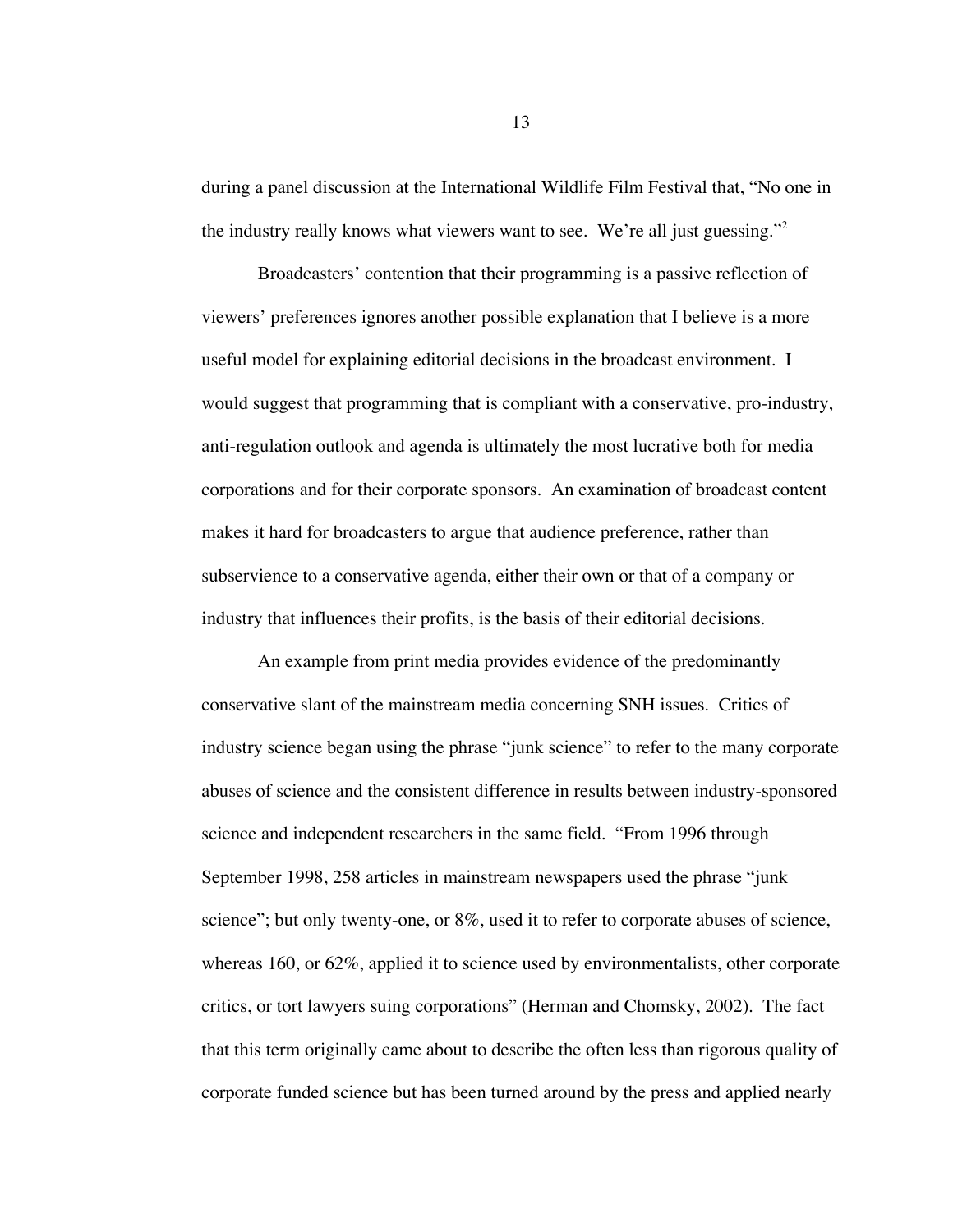eight times more frequently to critics of corporate science, seems to be a good indicator of whose corner the media are in when it comes to science issues.

 Media coverage of events of significant importance as opposed to isolated or less significant ones make better examples for arguing for a pervasive media bias because it gives us the opportunity to look at the treatment of a given issue by the media across the board.

A perfect example is the media's treatment of massive and worldwide WTO protests. Global opposition to the actions of the WTO, World Bank and IMF (which generally benefit and are supported by corporate interests) led to mass protests at the WTO conference in Seattle in 1999 and again in Washington D.C. in 2000. Edward Herman and Noam Chomsky note that the, "media coverage of these events was derisive and hostile to the protesters and almost uniformly failed to deal with the substantive issues that drove the protests" (Herman and Chomsky, 2002). In its eighty-seven page report, the American Civil Liberties Union (ACLU) writes that, "demonstrators were overwhelmingly peaceful. Not so the police." The ACLU claimed that the police reaction was characterized by "draconian" violations of civil liberties, including widespread use of "chemical weapons, rubber bullets and clubs against peaceful protesters and bystanders alike" (Herman and Chomsky, 2002). NBC, ABC, CBS, CNN, *The New York Times* and the *Washington Post* all ignored the release of the ACLU's findings, which ran counter to their own uniformly propolice and anti-protester line (Herman and Chomsky, 2002). In addition, there was no ongoing live coverage of the protests on any of the three major networks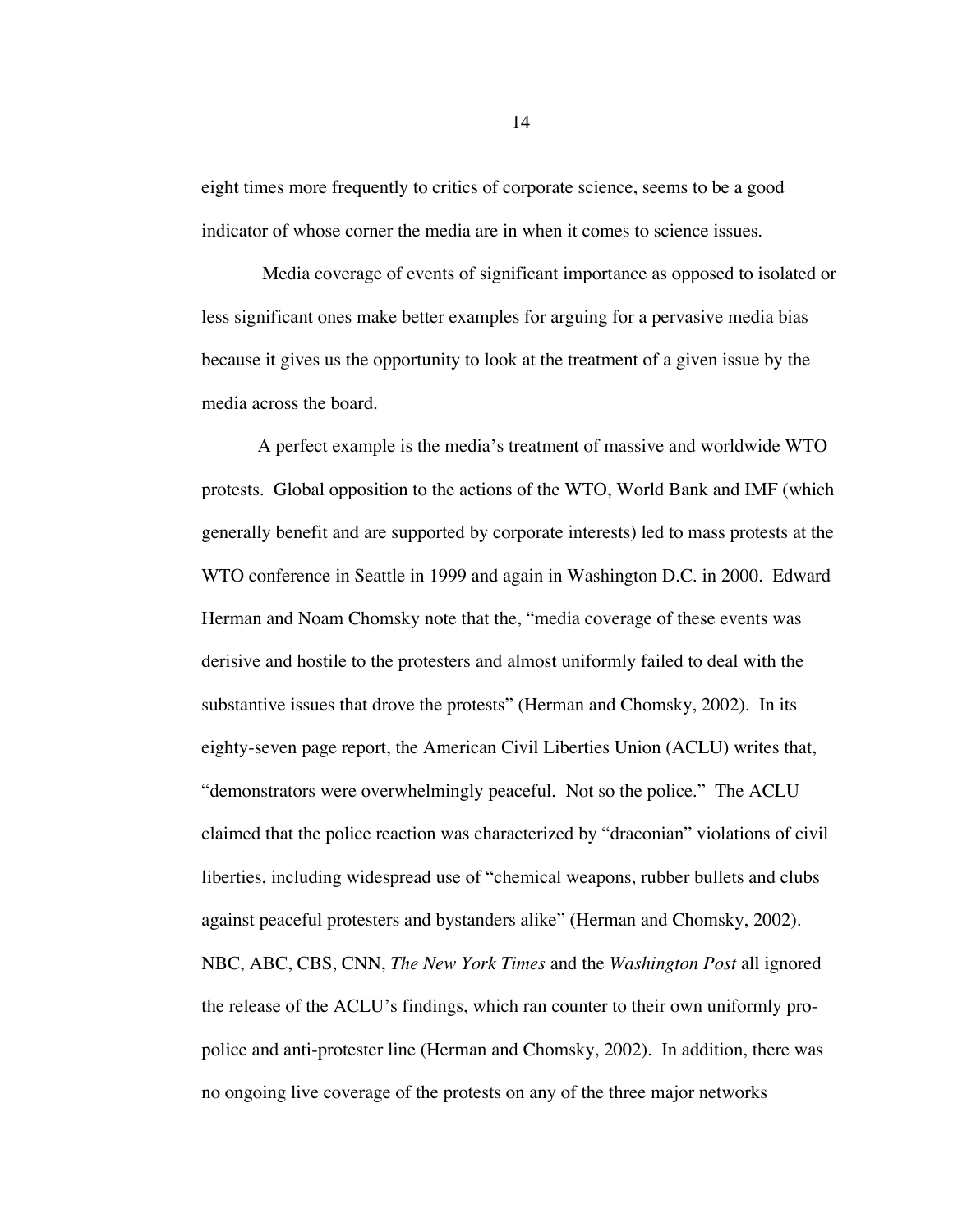including C-SPAN and nothing on the big four networks: CBS, NBC, ABC, and FOX (Street, 2003). Robert McChesney, communications professor and author of eight books on media and politics writes that,

The global commercial-media system is radical in that it will respect no tradition or custom, on balance, if it stands in the way of profits. But ultimately it is politically conservative, because the media giants are significant beneficiaries of the current social structure around the world, and any upheaval in property or social relations – particularly to the extent that it reduces the power of business – is not in their interest (McChesney 1999).

Discussing the relationship of the big media corporations to politics may seem to be wandering astray. However, it is important to try to explain how and why this conservative agenda may have come to be. One explanation is that the virtual absence of measures in place to prevent back-scratching between the government and the media has led to a mutually beneficial agenda and a consolidated ability to impose this agenda on media content, including SNH film.

A free press or separation of government and the media, is axiomatic in democracy. This separation is one of the principal defining factors of democratic governance precisely because of how attractive media control is to governments and vice versa and the threat that a breakdown of this separation poses to the flow of accurate information. The media lobby has enormous power in Washington in part because of its control of not just some but *all* of the mainstream media outlets and the media's increasing importance to candidates at election time. Today, politicians rely on quality access to the media to gain and retain power. In the last twenty-four years, political advertising on television has increased from \$90 million to over \$1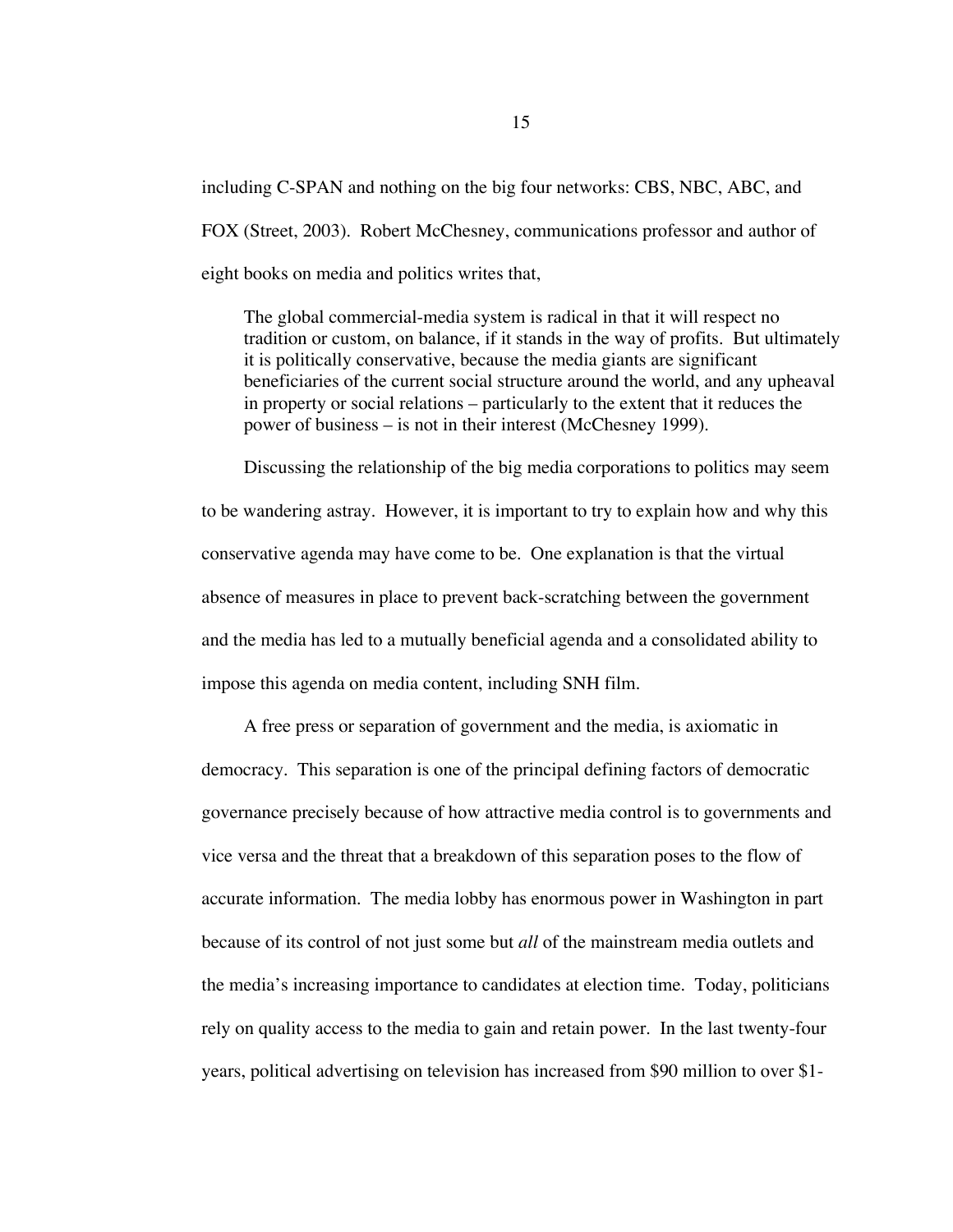billion (Saunders and Clarke, 2004). The media conglomerates on the other hand need the politicians in power who will ensure pro-corporate and anti-regulatory legislation.

The evidence for a lack of separation between the government and the media is compelling. In June of 1996 Louisiana Republican senator Trent Lott and House Speaker Newt Gingrich quietly sealed a deal that gave private broadcasters, free of charge, a chunk of public digital broadcast spectrum valued at \$70 billion (Public Interest, 1998). This "spectrum" is the actual transmission medium that allows digital visual content to be broadcast. The debate over this "digital TV auction" had been going for two years and as the name implies, the original plan involved auctioning off this public spectrum to private companies. Many critics of the deal pointed out that House Speaker Newt Gingrich, who signed the bill directing the giveaway, seemed to have been co-opted by the industry, as his book deal with HarperCollins (owned by Rupert Murdoch) would seem to support. The giveaway was also due in part to pressure from the industry's most powerful lobby, the National Association of Broadcasters (NAB). NAB launched a \$9.5 million campaign lobbying on behalf of the broadcasters (Rowse, 1998). Interestingly, Edward O. Fritts, the president of NAB, is a close friend and college classmate of Trent Lott (Rowse, 1998).

Private broadcasters were given a huge amount of immensely valuable digital spectrum for absolutely nothing and for no apparent reason – unless we consider politicians' need for media favors as a reason. Congress did however, stand to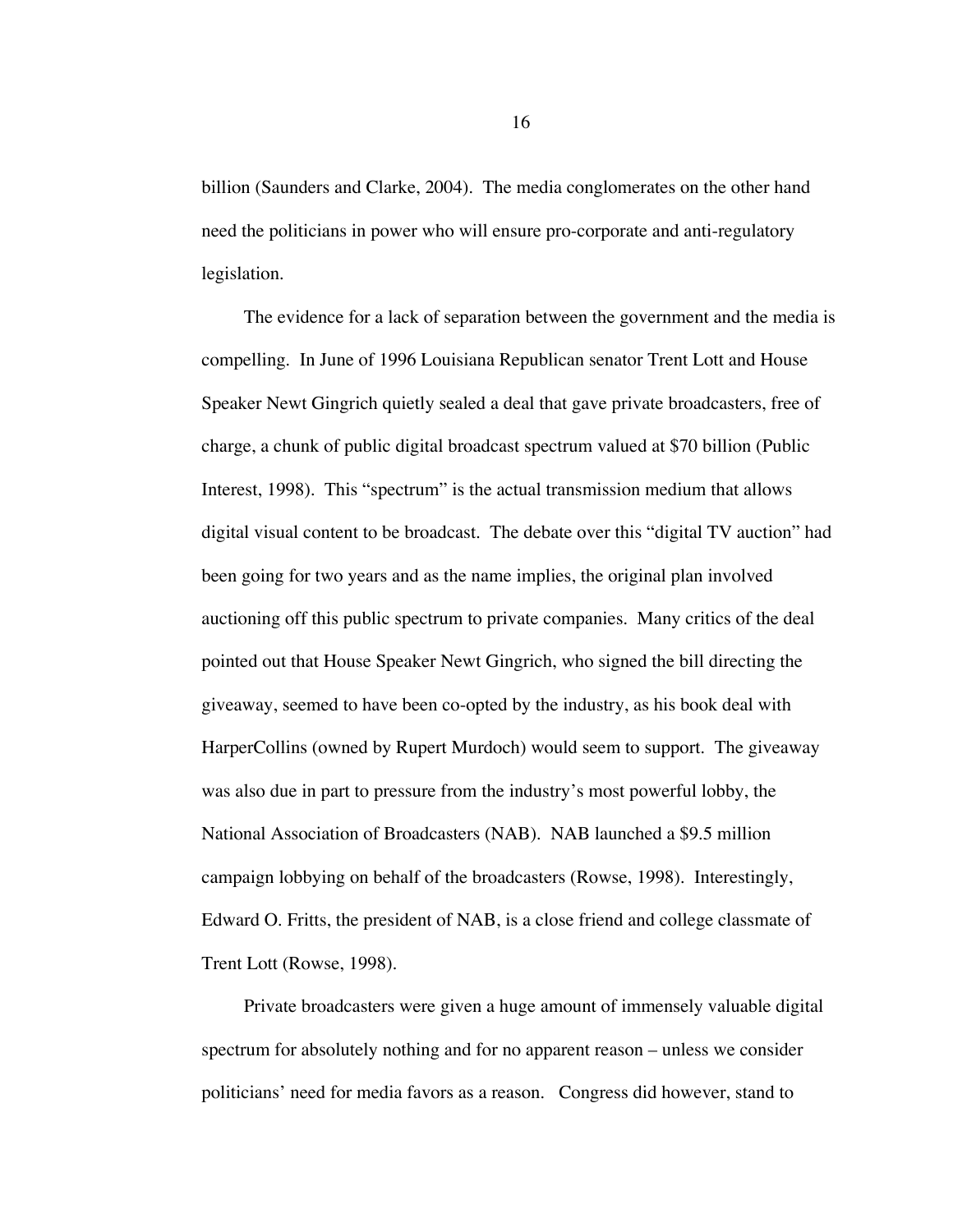benefit from this deal apart from just appeasing broadcasters. After giving away all of this public spectrum, Congress then threatened to cut the FCCs (Federal Communications Commission) funding if it pursued the public service oriented idea of requiring broadcasters to use part of it to offer free TV time to political candidates. Why? Because this free airtime would be much more useful to challengers than the incumbents that are already entrenched in the system and making the regulations.

Politicians' reliance on expensive political advertisements to communicate with the public poses many problems. The need for sources of huge amounts of money to fund increasingly expensive campaigns empowers special interests. In turn, many of the biggest contributors and most powerful special interests are the media corporations themselves (Center for Responsive Politics, 2004). GE, for example, which owns NBC, spent over \$45 million dollars on lobbying in 2003 alone. GE is also a contractor for the defense department and has an annual revenue of \$134.2 billion, much of which comes from its government contracts in Iraq (Saunders and Clarke, 2004). An easy solution to this problem of the growing interdependence of the government and special interests such as media conglomerates, is to make broadcasters provide free airtime for political candidates. This policy would make political campaigns democratic rather than reliant on favors for special interests. This solution seems reasonable, even inevitable, considering that the commercial broadcast networks receive their licenses from the government for free in exchange for "serving the public interest." However, Congress continues to block initiatives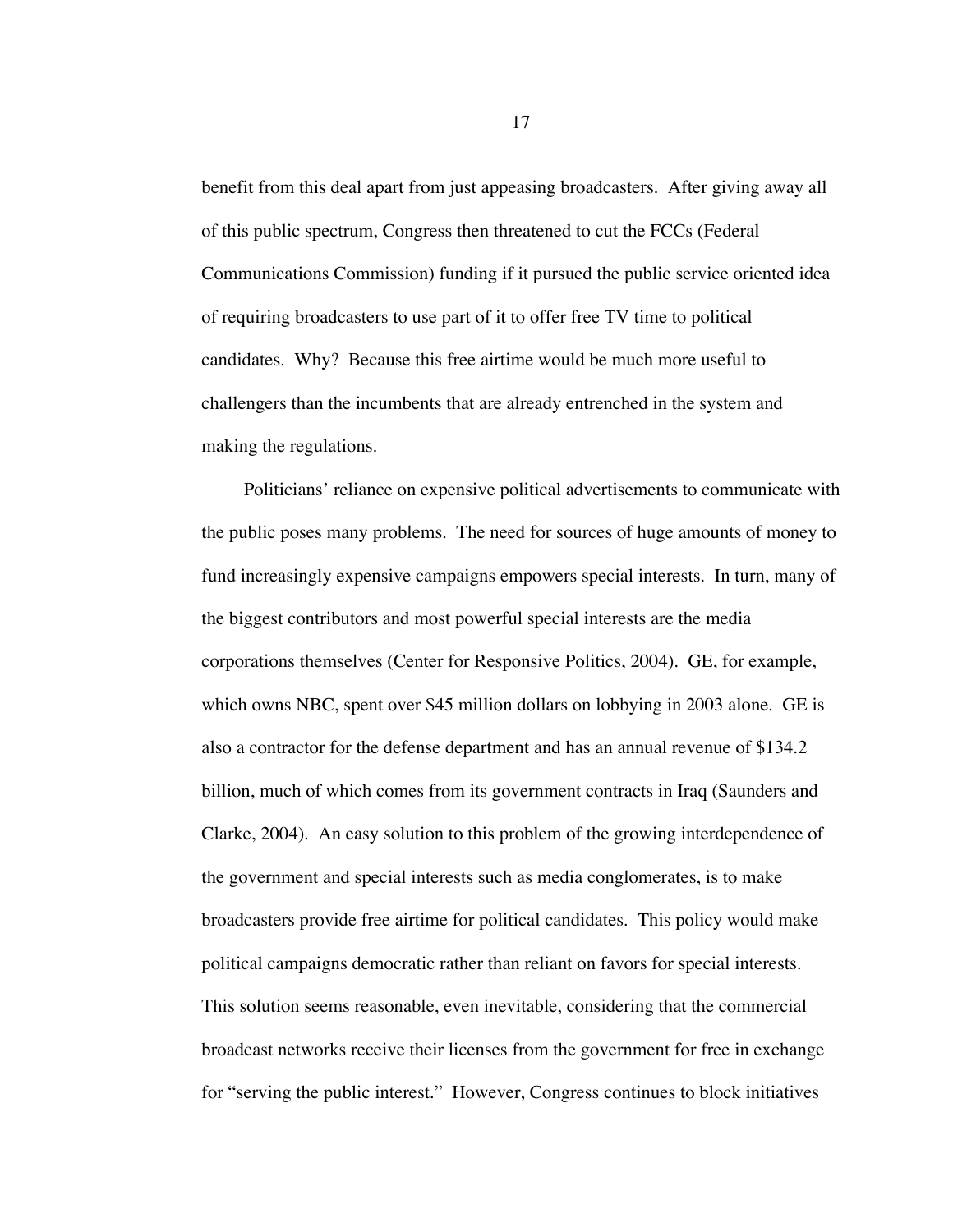which would require broadcasters to use airwaves that legally belong to the public, to provide candidates with free airtime and help democracy function properly; this is apparently because it would upset the system of mutually beneficial favors between politicians and big money interests. As Nicholas Johnson, former FCC and maritime commissioner said,

You can't get campaign finance reform through Congress because Congress is controlled by the very same big money that you're trying to get them to forgo and they are not particularly enthusiastic about that (Johnston, 2000).

These mutual favors between the media and the government occur with little or no coverage from not only television broadcasters, but by the print media as well. "A data search for "digital TV auction" drew no hits on any of the broadcast networks during a time when CNN ran 31 stories in 16 months" (Rowse, 1998). Thirty-one stories by CNN while the four major networks (CBS, NBC, ABC, and FOX) aired nothing is an imbalance that would seem to have some motivation, but Arthur Rowse of the *Washington Monthly* reported that, "inquiries by the *Washington Monthly* to the network chiefs at ABC, CBS, and NBC about the lack of coverage of telecom issues brought only silence (Rowse, 1998). The lack of coverage, across all types of media, might be explained by many print media publishers' stakes in radio and TV, or more accurately, they're often owned by the same corporations. The New York Times' Broadcast Group, for example, comprises eight television stations and two radio stations. The Washington Post Corporation owns six TV stations and Gannett, the owner of some ninety-three newspapers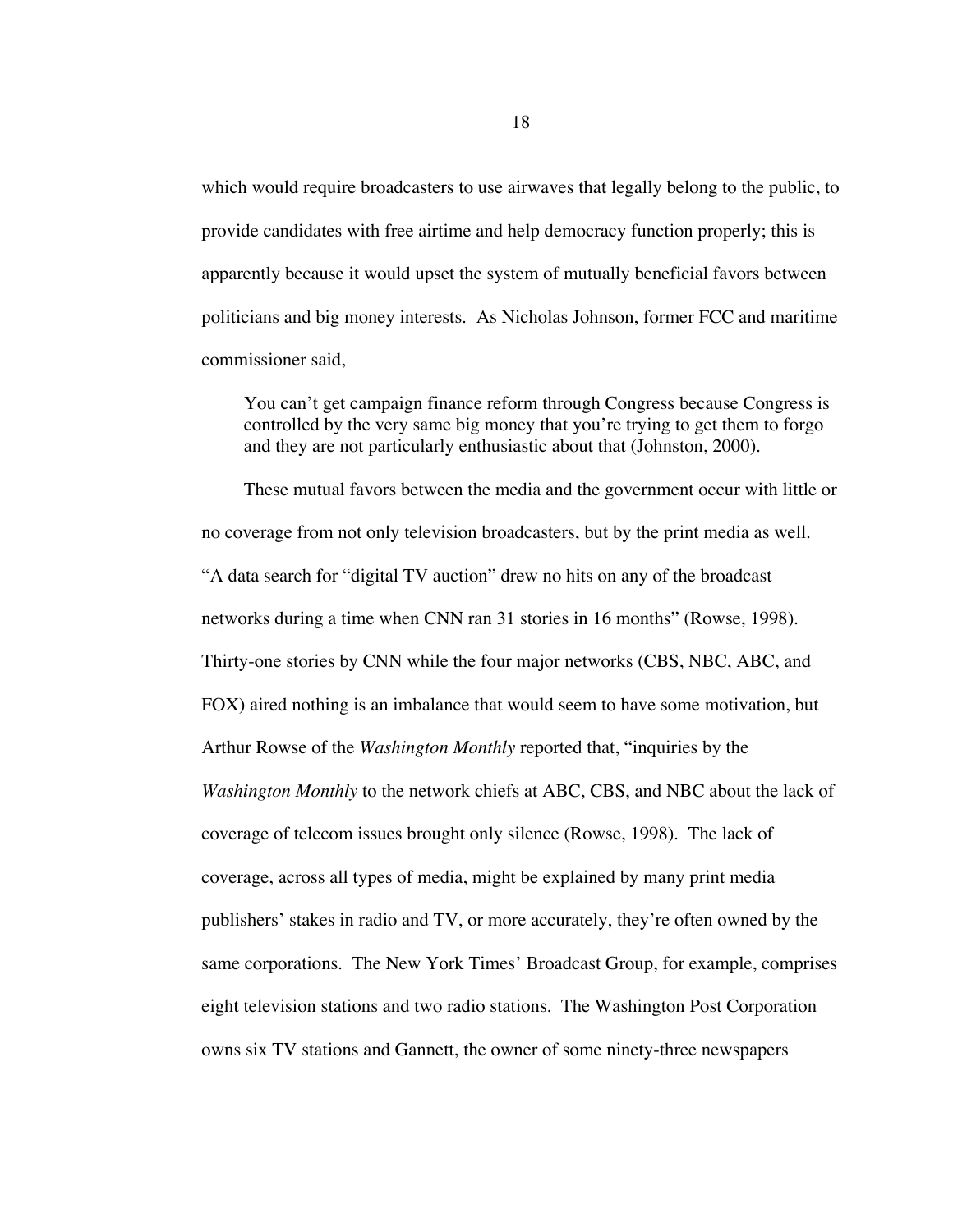nationwide, including USA Today, operates twenty television stations. T.V. giant Time Warner is also the largest magazine publisher in the world.

The power that this collusion gives special interests (big industry and media lobbies) over politics and economics has a profound effect on media content and results in a consistent bias and agenda that can be characterized as conservative, proindustry, and anti-regulation. There is a wealth of examples of how this bias and agenda are manifested in the media giants' treatment of SNH film. One of the starkest examples brings us back to GE. The *Multinational Monitor* listed GE on their list of the top ten worst corporations on the planet (based on unethical or fraudulent activity and overall harm to the planet and its inhabitants) in 1988, 1991, 1992, and again in 1994. GE owns a host of channels that deal with SNH, including A&E, the History Channel, Bravo (the arts and film cable network), E!, and NBC. GE, understandably, has never aired any substantial coverage on any of its channels, regarding its massive PCB-related environmental liability and actions against it by the government (Anderson, 1995). GE is a major force in all sorts of technology and industry development and as such, it is unlikely that NBC or any of their other channels would be open to programming that seeks to inform the public about environmental threats or potential perils of technologies. GE is also the largest weapons contractor in the world and has a willingness to control program content that is well-documented. The company has pulled or censored numerous programs and news stories that were deemed harmful to their business interests (Anderson, 1995). Conversely, they have been proactive in coming up with content that feeds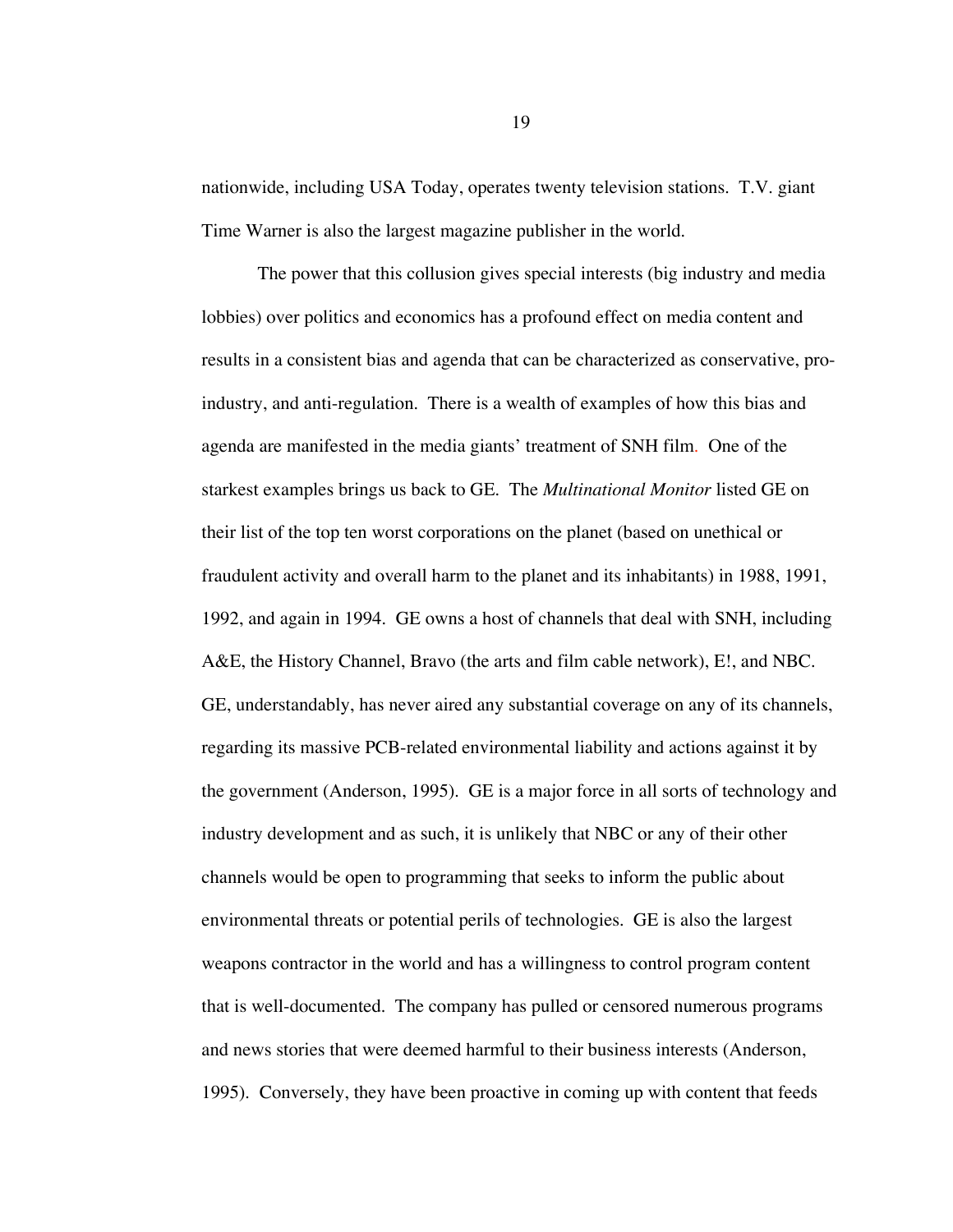their agenda. "NBC stirred controversy when it aired a feature documentary favorable to nuclear power shortly after GE purchased the network. Viewers were not informed that NBC was owned by GE, a leader in the nuclear industry" (Anderson, 1995). Nor were they informed that GE was the manufacturer of a new machine used to detect breast cancer, which was featured three nights in a row on NBC Nightly News. A total of fourteen minutes, or half of one newscast, was devoted to this "story." Not surprisingly, neither CBS nor ABC reported on the story (Anderson, 1995). The possibility of public deception seems high when such a huge weapons and technology development company has the ability to regulate public perceptions of issues tied to its main business by controlling content on one of the major broadcast networks in the country.

GE is one example of what has become the dominant paradigm in the mass media. Early in 2004, leading up to the election, CBS dumped a series of shows that were critical of Ronald Reagan. On *NOW with Bill Moyers*, host David Brancaccio and Bill Moyers discussed the high likelihood that CBS, owned by Viacom, dropped the shows because they didn't want to offend the conservative powers in Washington (*NOW*, 2004). It is noteworthy that Viacom dropped the series shortly before the House Majority Leader ruled to roll back the FCC television broadcast restrictions that limited the amount of television stations one corporation could own. The two sole beneficiaries of this rollback were Rupert Murdoch's News Corporation and Viacom (*NOW*, 2004). The rule was protested by almost a million citizens and also defeated in a 55 to 40 Senate vote, but was passed anyway behind closed doors.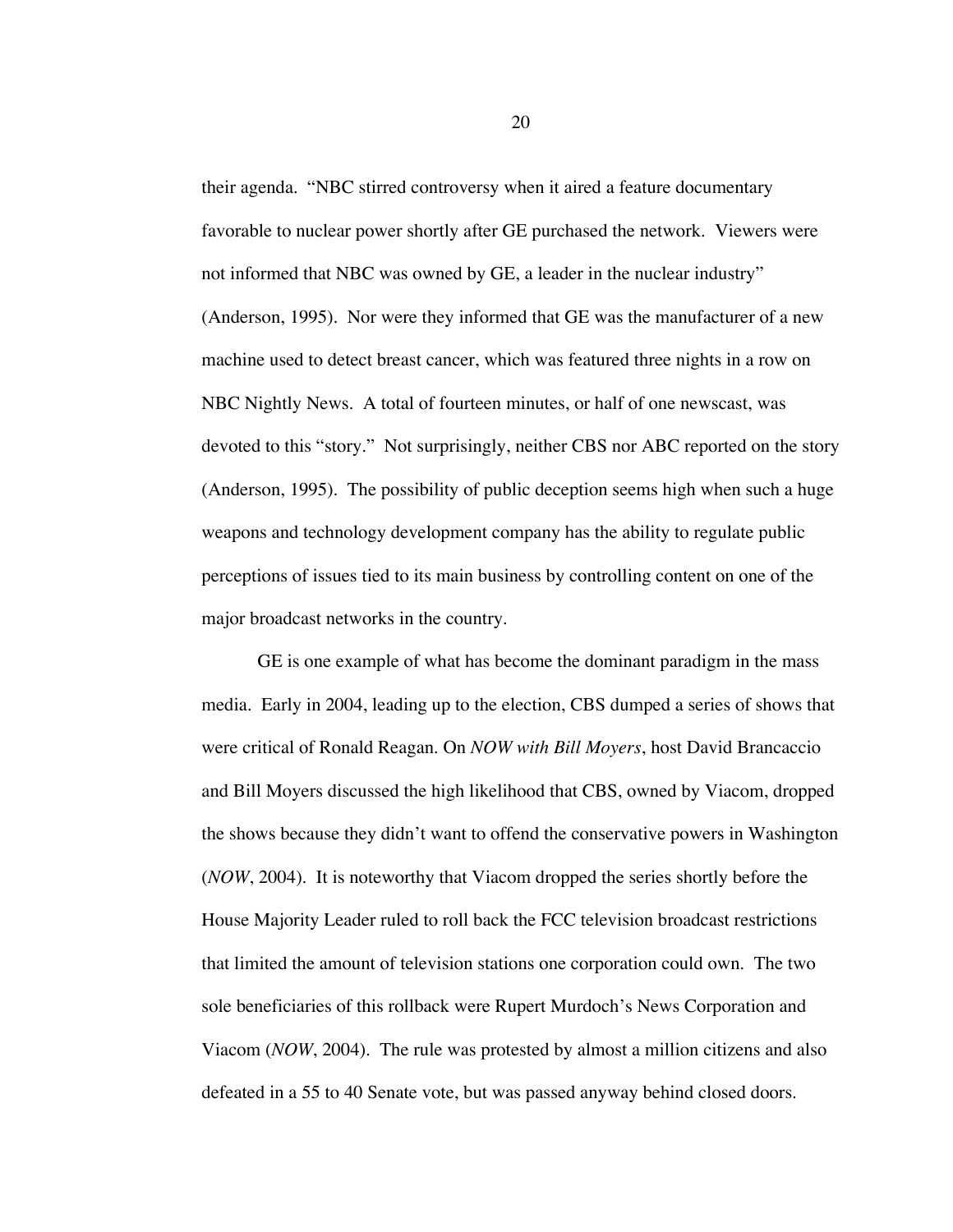Despite all the protest House Majority Leader Tom Delay refused to allow a House vote on the ruling. Republican congressman Jim Leach of Iowa said, regarding the ruling, "I know of no circumstance more clear-cut of a special interest intervention – against the public interest, than this one" (*NOW*, 2004).

The effects of the relationship between politicians and industry and media lobbies are not always so direct or immediately apparent. The pervasive influence of these power structures means that the effects they have are often indirect and manifest themselves in subtle ways. Disney's refusal to release *Fahrenheit 9/11*, which it owned through its subsidiary Miramax, is a good example of how dominant political and economic forces can influence the media in indirect ways. Miramax invested a substantial amount of money in making a movie with high production value that was guaranteed to appeal to a very large part of the movie audience. However, when Disney saw how compelling the movie was, they refused to show it. The seemingly obvious explanation is that it didn't conform to their political ideology or they thought it would hurt Bush. This may in fact be the case but Michael Eisner, CEO of The Walt Disney Co. proclaimed a different reason for his decision that is more indicative of the indirect ways in which biases are translated into the media. He objected to the film not because of its politics but because he felt the release of the film might jeopardize Disney's economic interests in Florida where the governor happens to be the brother of the President of the United States (Barsamian, 2005). When media corporations have ownership on such a massive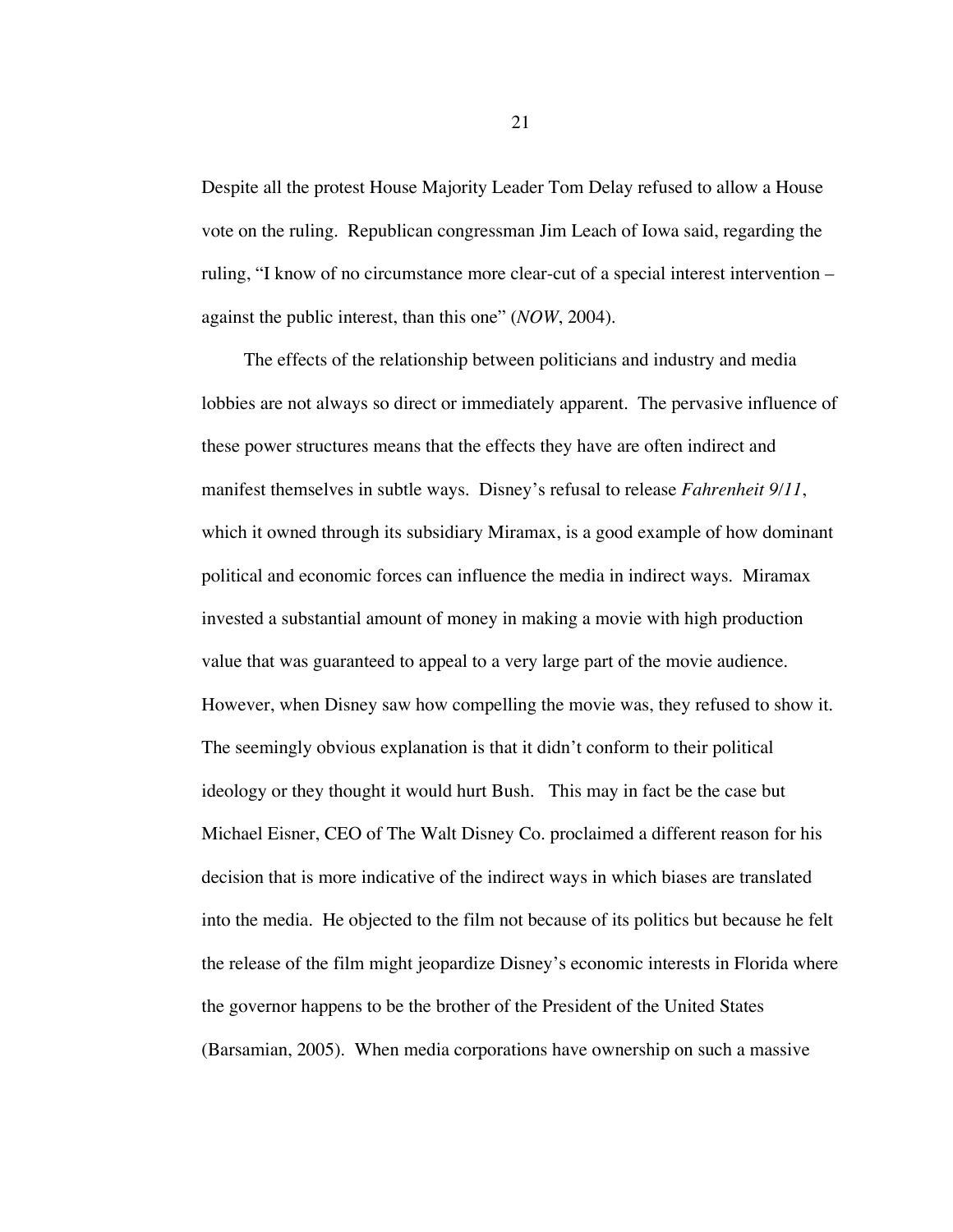scale, their decisions may reflect indirect impacts on other unrelated properties that they have or even properties that their sponsors or politicians have.

Similarly, broadcasters' decisions can be indirectly influenced by their interlocking directorates. For example, media corporations share members of their board of directors with other large corporations including banks, investment companies, oil companies, health care and pharmaceutical companies and technology companies (FAIR, 2001).

As we learn more and more about our planet, scientists and the public alike are giving increasing attention to the health of our oceans. The media's treatment of SNH programming that deals with this controversial subject provides us with an opportunity to look more closely at the complex ways in which corporate agendas ultimately affect SNH film. In the past several years, Discovery Communications Inc. (DCI) has failed to air two important films about threats to our oceans. One of these was the ninth episode of the Emmy Award winning Discovery/BBC coproduction, *Blue Planet*. Drawing on the BBC's vast archive of natural history footage and a massive budget, this nine part series was very successful (leading to a follow-up theatrical release) both in Europe and in the United States. However, when DCI got the film for U.S. distribution it refused to air the ninth episode, the one that dealt with the imperiled state of the world's oceans. Even though nearly the entire series focused on the visual spectacle of the world's oceans and lacked any substantive narration or information about the issues surrounding them, DNI chose to censor the relatively small part of the film that highlighted the effects human beings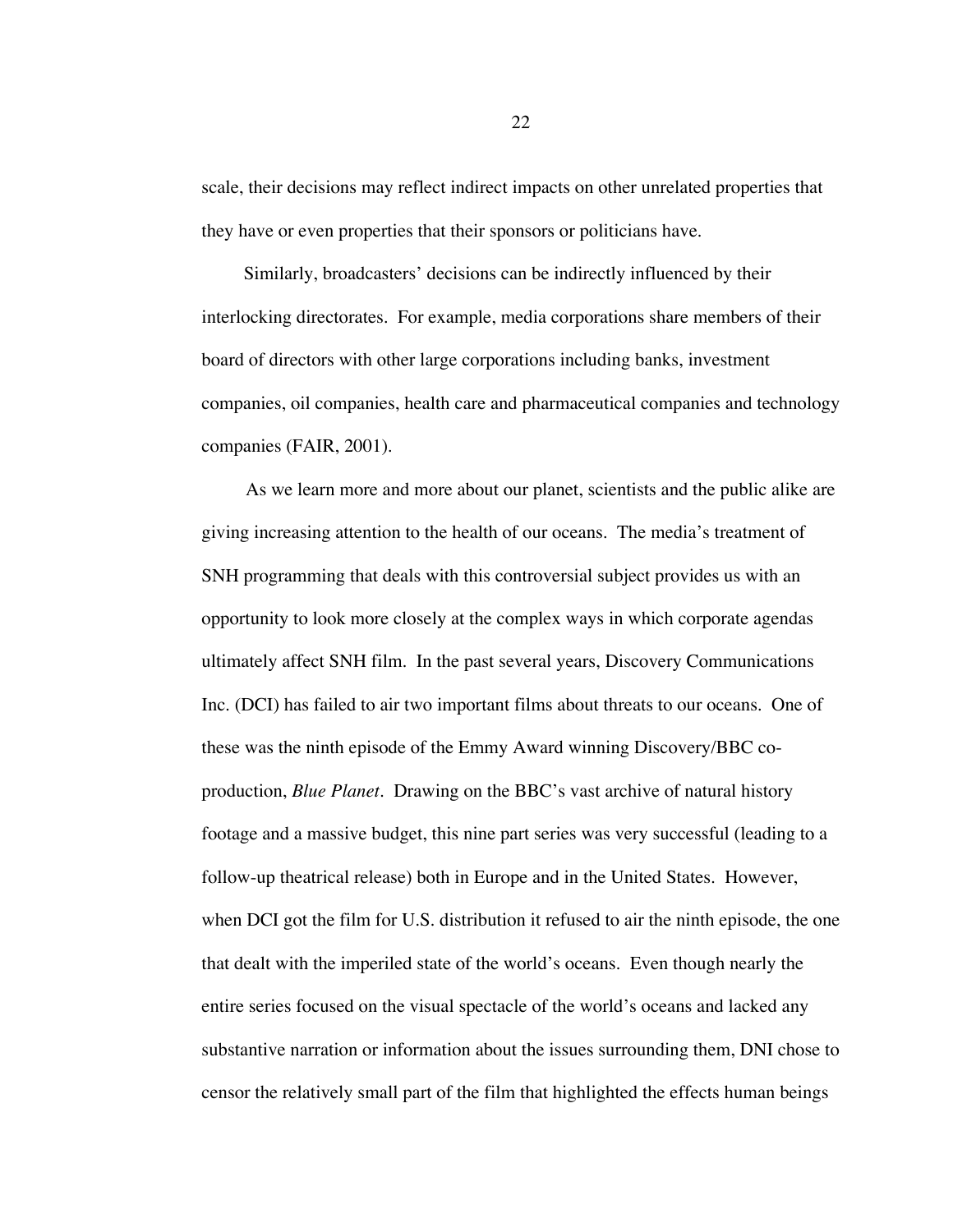are having on the world's oceans. DCI could have opted not to show the last episode for many reasons and there is no proof that its reason had anything to do with the conservative or pro-industry agenda that maximizes corporate profit. A likely explanation by DCI might be that it did not want to turn off viewers or advertisers with a lecture about lifestyle choices and their environmental impacts or with pedantic doomsday warnings. Or perhaps the DCI executives would echo the words of NBC network commercial clearance manager, Richard Gitter when he refused to air an anti-timber industry spot because it was, "inimical to our legitimate business interests" (Lasn, 2000). Whatever the case may be, the fact that the one episode DCI chose not to air, out of a well-made and effective nine part series, happened to be the only one that was potentially off-putting to anyone, suggests that DCI's decision was based on the perceived threat that the show posed to its business interests rather than on objections to program quality, lack of programming space, or other such concerns.

A political and economic environment that favors the interests of powerful and wealthy industries has far-reaching consequences and implications, many of which come to bear, either directly or indirectly, on broadcasters. The fact that the effects of this political and economic environment on broadcast and SNH film are often indirect and hard to trace or prove is not a good enough reason to deny that these effects exist. On the contrary, the likelihood of systemic obstacles to balanced representations of SNH film mandate further inquiry into the potential existence of such obstacles and their mechanisms. If hard hitting environmental stories are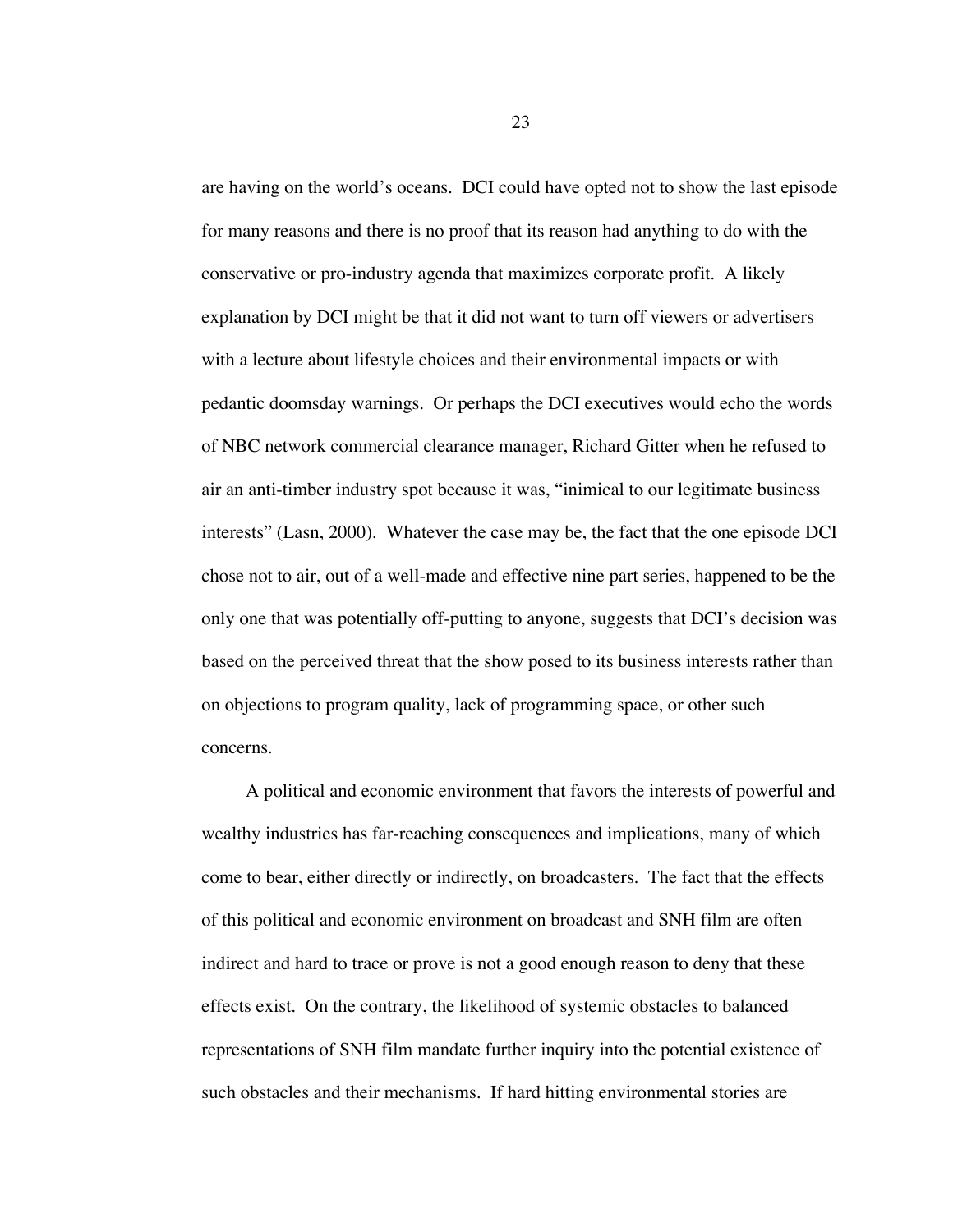conspicuously absent from DCI's many channels, there is likely an identifiable motivation for that trend. Nobody has ever proven that viewers will not watch environmental issues programs but it is safe to say that balanced treatment of many environmental issues will likely cost broadcasters industry advertising dollars. The fact that deference to advertisers' sensibilities is the most logical explanation for a lack of critical environmental programming, is worth noting. Broadcasters' ultimate dependence on the advertising dollars of powerful companies and industries lends itself to a broadcast environment that generally avoids controversy and is compliant with the outlook of those companies and industries.

In 2001 the BBC produced a film called *Warnings from the Wild: The Price of Salmon,* that explored the controversies surrounding the salmon farming industry. Salmon farming is a lucrative industry but has several severe effects on both wild salmon and human health. The BBC nearly pulled the show the day before it was to air due to protests and threats by the industry but decided, in the end, to go ahead with the program. DCI however, opted not to show the program. Why, DCI might ask, would it show a program that is controversial and likely to turn off some percentage of viewers or commercial sponsors when it can show uncontroversial programming that will pacify viewers and advertisers alike? Edward Herman and Noam Chomsky offer an explanation in their book, *Manufacturing Consent*,

Our belief, based on many years of study of the workings of the media, [is that] they serve to mobilize support for the special interests that dominate the state and private activity and that their choices, emphases, and omissions can often best be understood…by analyzing them in such terms" (Herman, 2002).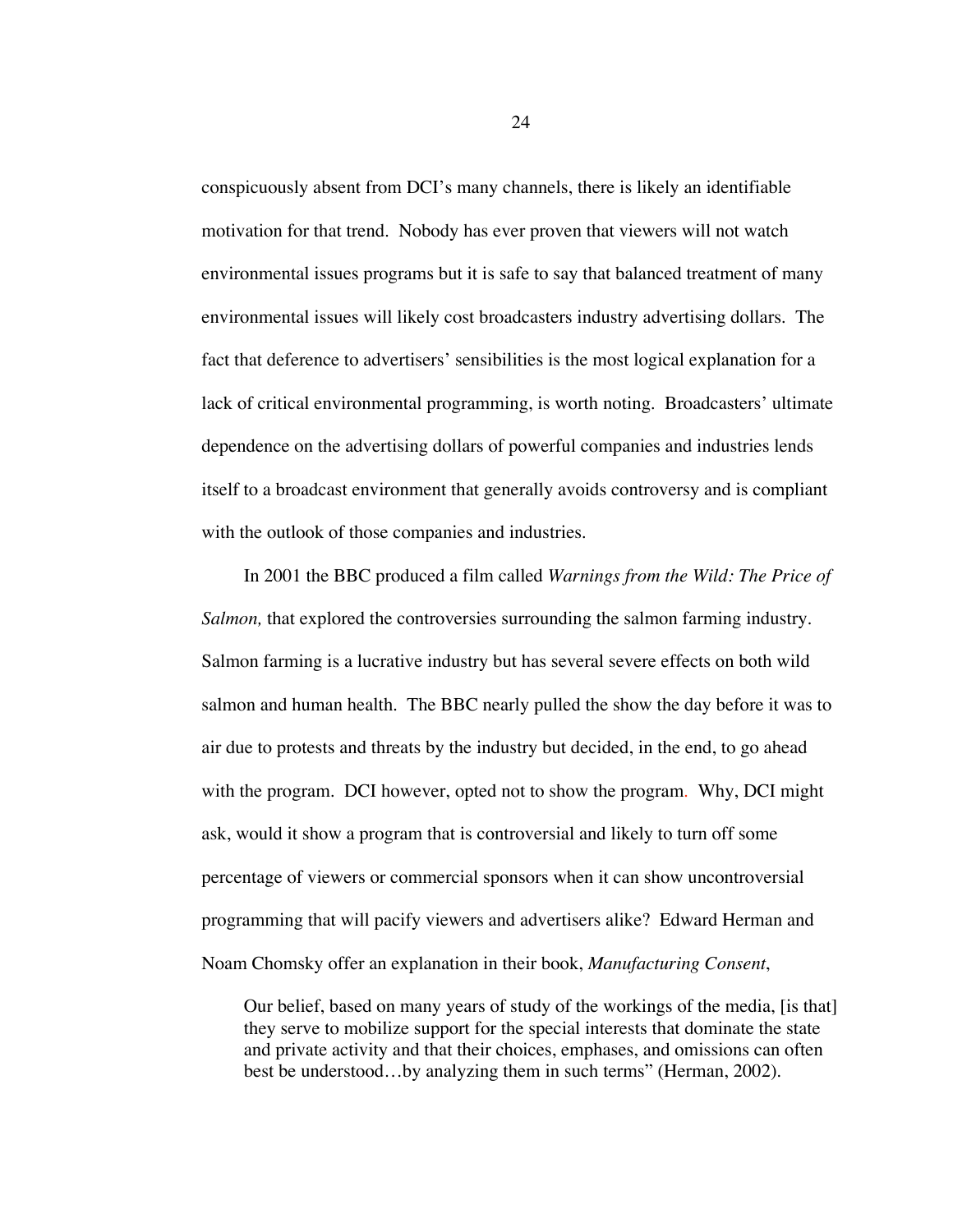The C.E.O. of CBS confirmed, "We are here to serve advertisers. That is our raison d'etre" (Advertising Age, February 3, 1997). Echoing this sentiment, Michael Eisner, CEO of The Walt Disney Co., said in a private memo, "We have no obligation to make history. We have no obligation to make art. We have no obligation to make a statement. To make money is our only objective" (Eisner). These media corporations are legitimate businesses but their frequent claim that their only obligation is to run a profitable business misses the mark. Maintaining that their possession and use of such an enormously important mode of communication in our society comes with no responsibility other than to turn a profit, is unethical and in defiance of the fact that they get the broadcast licenses from the federal government for free, provided they "serve the public interest." DCI, like many other U.S. media corporations, apparently believes in its inherent right to ignore its role as a critical source of balanced information, in its pursuit of profit.

In light of many broadcasters' views of their rights and obligations, and the cutthroat political and economic environment in which they operate, it is not likely that the public is going to see many programs about science or environmental issues that negatively affect the holding corporations' business interests. Most of the big media corporations have a stake in preserving the pro-industry, anti-regulation policies that lie at the heart of so many SNH issues. We shouldn't expect to see many shows that challenge that agenda on the broadcast, cable or satellite channels nor in the film studios they control – and we don't.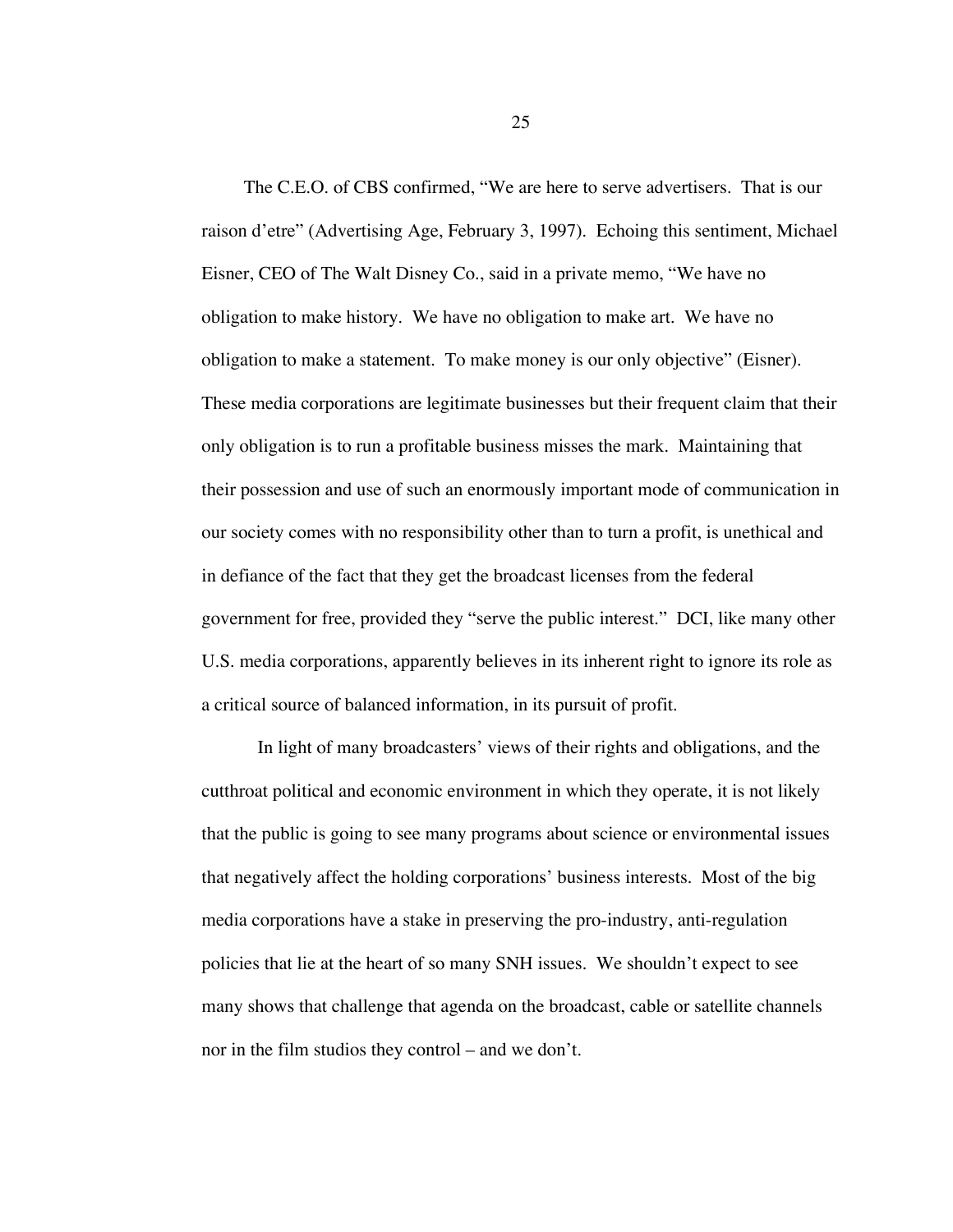### **CONCLUSION**

The Supreme Court has stated that the First Amendment, "rests on the assumption that the widest dissemination of information from diverse and antagonistic sources is essential to the welfare of the public" (Associated Press v. U.S., 1945). "Information from diverse and antagonistic sources" is critical for SNH films and concentration of media ownership serves to limit this diversity of programming. Lack of diversity is the single biggest problem that the larger media environment poses for SNH film. The problem does not lie entirely with the commercial nature of the media. With all its faults, it is still probably the best economic model there is for media distribution. An extreme concentration of control can cripple the diversity of programming and magnify the negative aspects of commercial and corporate media agendas. As Ben Bagdikian, author of *The Media Monopoly*, points out,

In the end, no small group, certainly no group with as much uniformity of outlook and as concentrated in power as the current media corporations, can be sufficiently open and flexible to reflect the full richness and variety of society's needs. …The answer is not elimination of private enterprise in the media, but the opposite. It is the restoration of genuine competition and diversity (Bagdikian, 2000).

The lack of diversity in the current media environment means that the economic censorship patterns discussed in this paper are less likely to be balanced out by a competitive market of "diverse and antagonistic sources."

National Geographic and Discovery are both good examples of how the

diversity of SNH film might suffer due to concentrated media ownership. The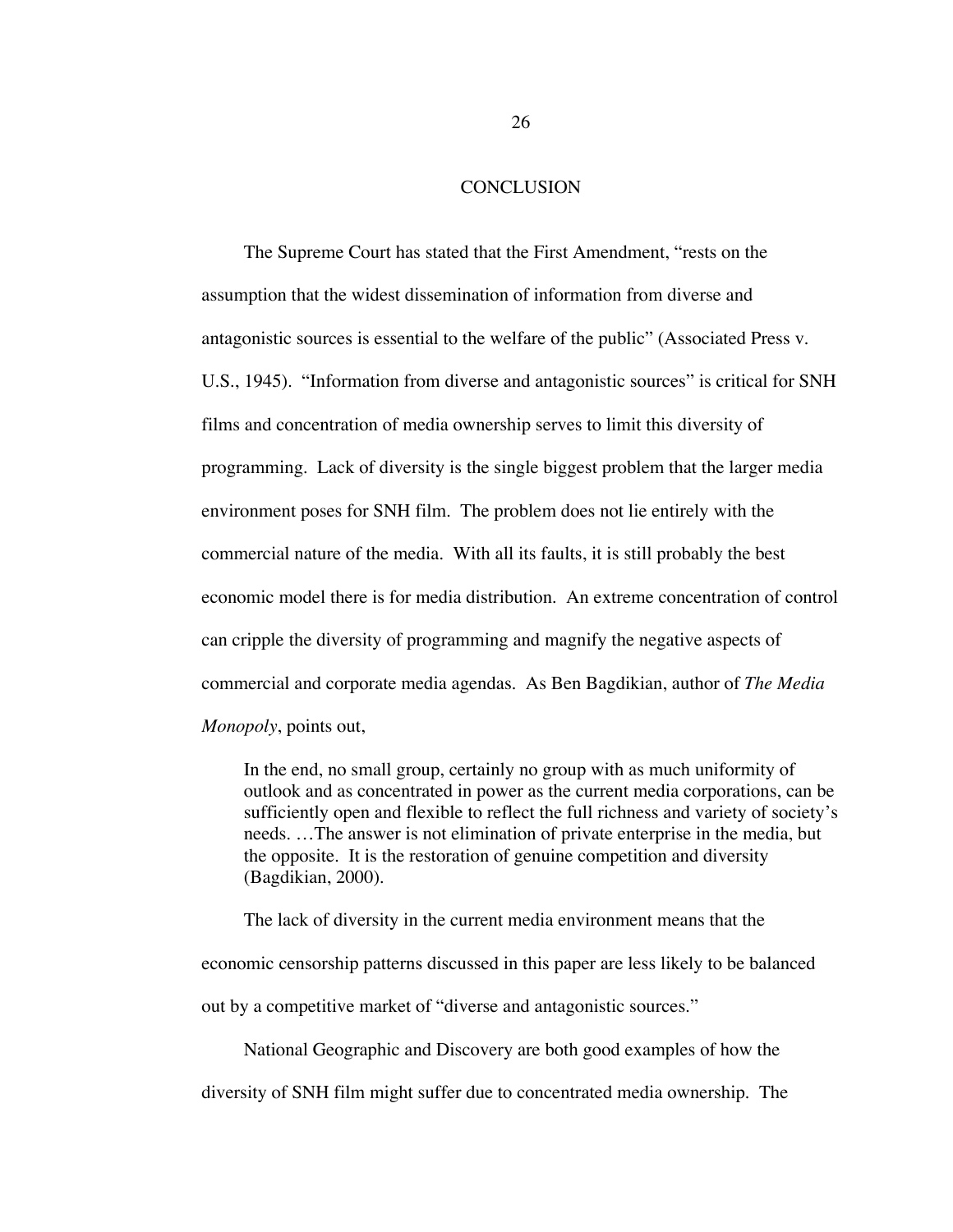National Geographic channel and the host of channels that comprise DCI are huge forces in SNH film and are largely responsible for the public's familiarity with it. Public television has played an important role as well but has only a fraction of the distribution that the commercial networks have. The BBC has also been influential but its U.S. programming is distributed by DCI and so, for American viewers, is subject to DCI's criteria. Whether we're talking about television broadcast, the film festival circuit, or theatrical release, National Geographic and Discovery have had a huge role in shaping the *de facto* standard of natural history film. Rupert Murdoch's News Corporation owns National Geographic and DCI relies on Rupert Murdoch's News Corporation as its single largest distributor (Balnaves, 2001). Because of the monopolistic nature of the media, both of these two pillars of SNH film have come to be distributed by an overtly right-wing corporation. There is no way to prove that this imparts a bias to, or limits the diversity of the programming that is selected. The intent of my argument is to point out the high potential for ideological or economic filtering of content, the massive scale on which it would be played out, and the lack of any method to measure or prevent it given the current laws and regulations.

To restore diversity and vitality to SNH programming we need to free up the media from an unrestricted commercial system that allows media monopolies and their business formulas to dictate the content. And while it is beyond the purview of this paper to address potential solutions, my arguments in this paper suggest the general path this restructuring would need to follow. Ideally, change in our media environment should happen internally through policy that restructures and regulates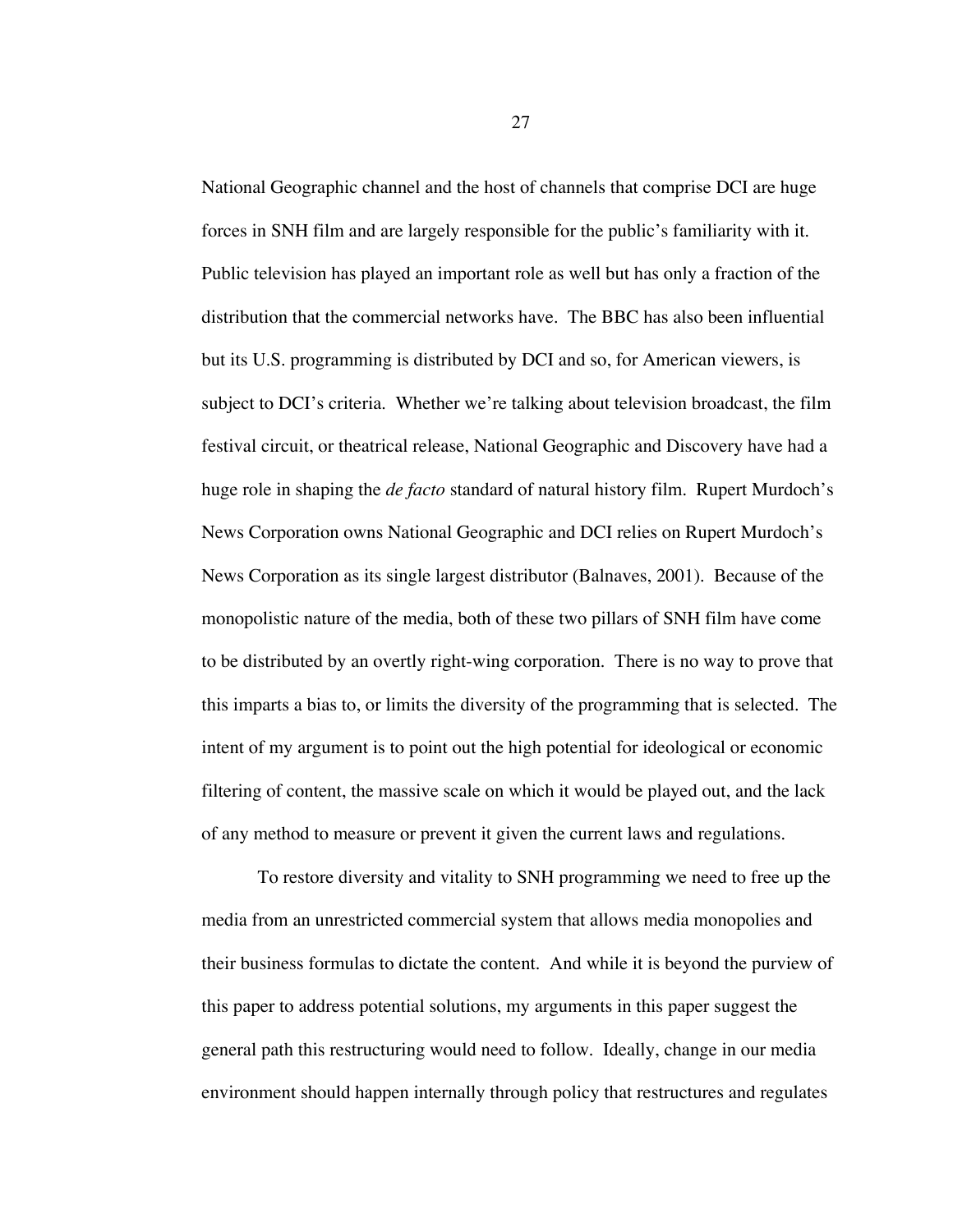companies that bring us visual media, and externally, through increased public support and demand for films from independent and diverse sources.

Predictions abound today that advances in Internet and other distribution technologies will accomplish this restructuring and loosen the grip of corporate control on the media. In particular people have predicted that distribution will soon fragment into lots of niche markets and a wide range of special interest programs available in an "on demand" format. People also point to the new distribution options the Internet offers to independent filmmakers. Although there have been some isolated cases of independent films getting significant attention through internet promotion, a film afloat somewhere on the oceanic internet hardly constitutes significant distribution and, while many of these possibilities may be encouraging, it is unlikely that corporations with as much power as the current media conglomerates are going to willingly let the market slide out of their control. Regaining a healthy and balanced media is going to require much more than faith in new technologies.

One important step to free up the media and restore diversity would be to implement stringent anti-trust laws limiting corporate control and ownership. As this paper points out, tighter regulations will be difficult to implement until political candidates' dependence on media money and commercial media access has been diminished. Free airtime for political candidates is could go a long way toward restabilizing a balanced and democratic media.

28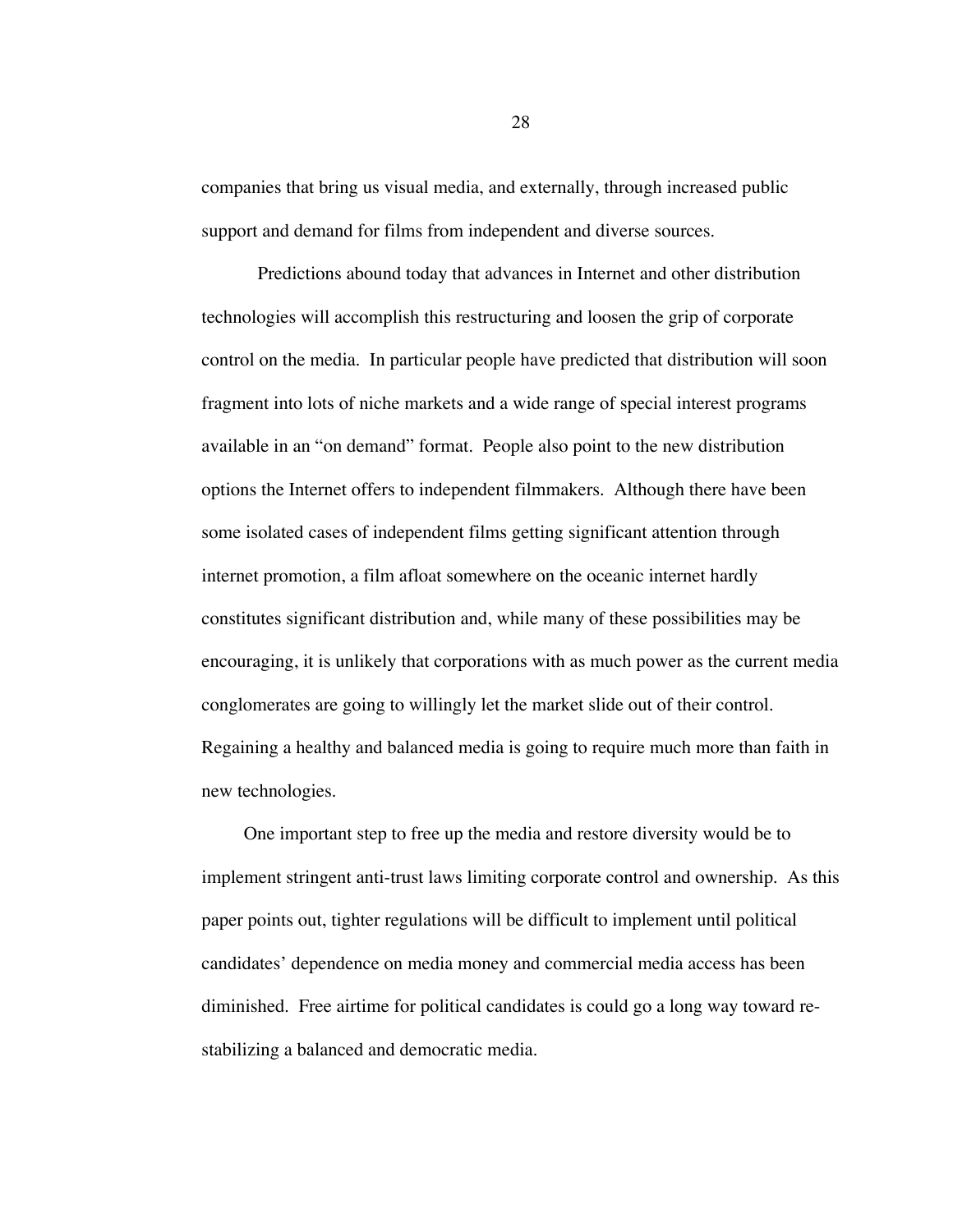At the same time we need to put the public airwaves to better use. A significant increase in funding for public television and a better national and local public broadcast system would help immensely, as would a stronger public service code for commercial broadcasters using the public airwaves. Perhaps a system could be devised whereby content is evaluated on the basis of diversity and accuracy of information by independent panels with the power to affect broadcast license renewal.

Creation of a public network for independent films and media would be another invaluable step toward restoring balance. Independent is not synonymous with low production value and a nationally broadcast venue for exceptional independent work might draw significant audiences. Independent film is important for offsetting many of the problems with today's media environment. Independent filmmakers need to find new forms of self-financing to stay afloat in a free-market era dominated by corporate media elephants. They also need to continue to find creative methods of distributing their work to large numbers of people.

We access non-fiction films for information about the world we live in through television. Even as the medium itself and the ways we watch it change, it's likely that the media mega-corporations will be at the forefront, helping to dictate how the medium evolves. The public must be fierce in supporting independent media and pressuring politicians and private companies to use public airwaves in the public interest. Visual media has become the life-blood of our country and needs to reflect the diversity of views and information that make America what it is. SNH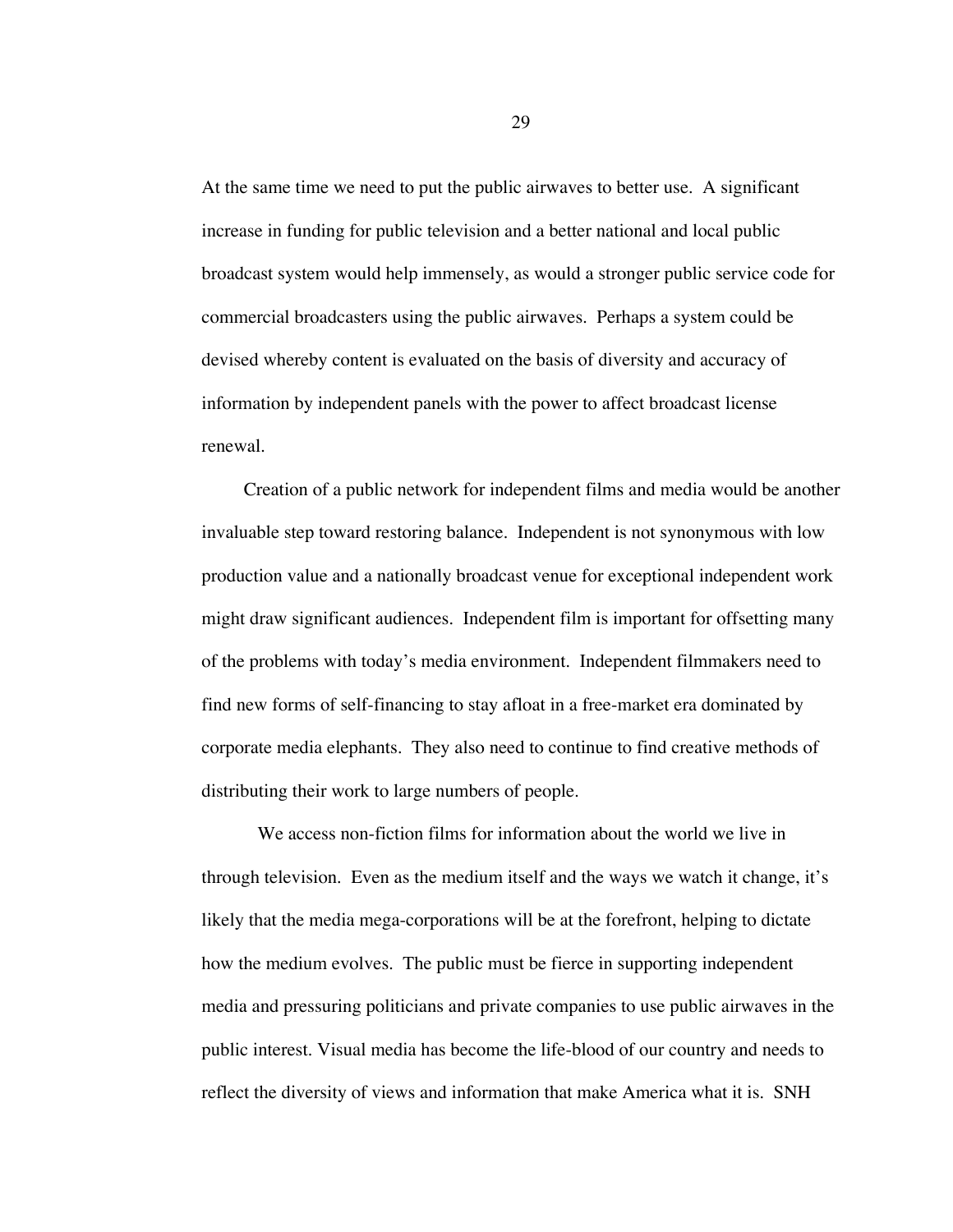films play an important role in informing us as consumers and enabling us as a democracy and we depend on them to provide us with the understanding we need of issues critical to democratically steering global politics and economics. We need to get to a place where the public has ample access to informative films about environmental and technological issues - a place where a diverse group of SNH filmmakers and broadcasters alike would be able to serve the people instead of just doing business.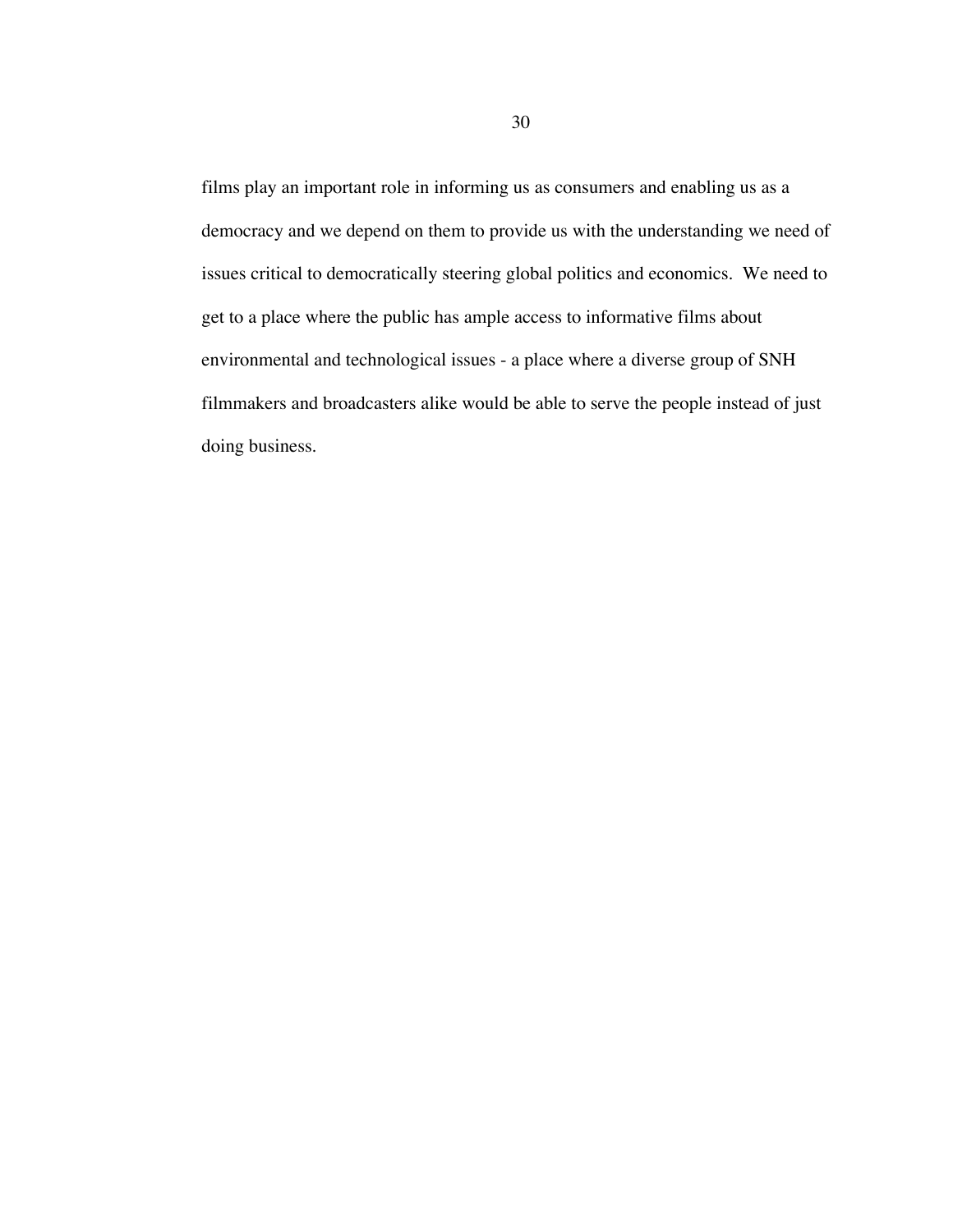#### BIBLIOGRAPHY

Abrahamson, David. *The Visible Hand: Money, Markets, And Media Evolution.* Journalism and Mass Communication Quarterlyv75 n1 1998.

Andersen, Robin. *Consumer Culture and TV Programming.* Westview Press, 1995.

Associated Press v. United States, 326 U.S. 1 (1945).

Atwan, Robert, Barry Orton, and William Vesterman. *American Mass Media: Industries and Issues.* New York: Random House, 1986.

Bagdikian, Ben H. *The Media Monopoly, sixth edition.* Boston: Beacon Press, 2000.

Barsamian, David. *New Media Monopoly: An Interview with Ben Bagdikian.* Z Magazine March 2005.

Balnaves, Mark, James Donald, and Stephanie Hemelryk Donald. *The Penguin Atlas of Media Information.* NewYork: Penguin Putnam Inc., 2001.

Barnouw, E. *Documentary: A History of Non-Fiction.* New York: Oxford University Press, 1974

Carey, J. *Communication as Culture: Essays on Media and Society*. Boston: Unwin Hyman, 1989.

Center for Responsive Politics. *TV/Movies/Music: Top Contributors to Federal Candidates and Parties.* (Dec. 13 2004)

Chester, Jeff. *A Present for Murdoch.* The Nation v277 n21 Dec. 2003.

Corner, J. The *Documentary & Mass Media.* London: Edward Arnold Publishing, 1986.

Denny, Jeffrey. *The Players: Behind the Glitter, the Movie Industry Is Just Another Favor-Seeking Special Interest,* Common Cause Magazine v19 n1 Spring 1993.

Eisner, Michael. From *Mickey Mouse Monopoly: Disney, Childhood & Corporate Power.* http://www.letstalkmedia.org/disney.html

FAIR, *Interlocking Directorates.* http://www.fair.org/media-woes/interlockingdirectorates.html June 2001.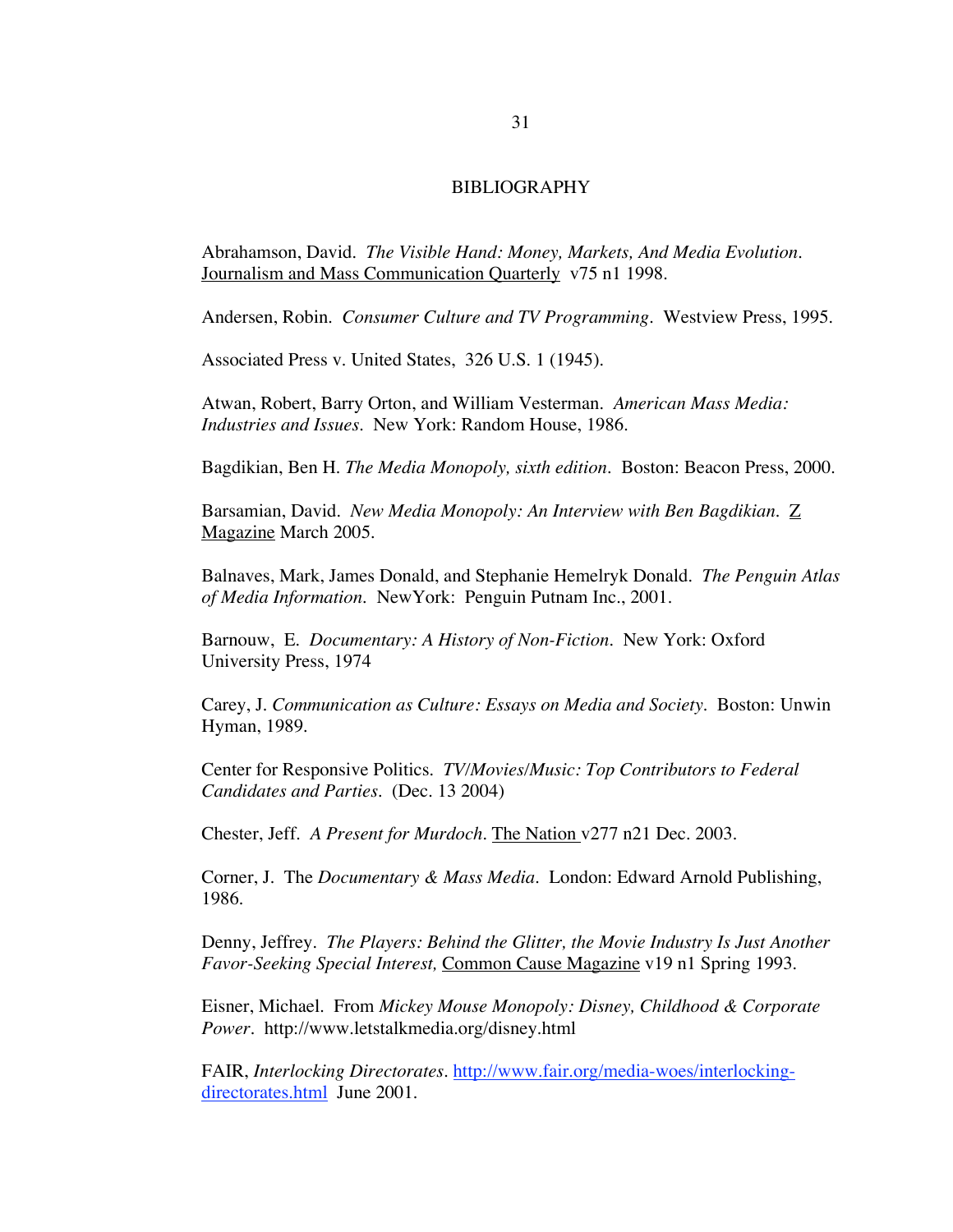Fry, Andy. *Around the World in 3650 days: Discovery turns 10 in Europe, 5 in Latin* America and Asia. Realscreen February 1999.

Herman S. Edward, and Noam Chomsky. *Manufacturing Consent: the Political Economy of the Mass Media.* New York : Pantheon Books, 2002.

Johnston, Carla Brooks. *Screened Out: How the Media Control Us and What We Can Do About It.* New York : M.E. Sharpe, 2000.

Kent, Arthur. *Bringing Down the Barriers.* The Nation June 1998 v266 n21.

Lasn, Kalle. *Culture Jam: How to Reverse America's Suicidal Consumer Binge – And Why We Must.* New York : HarperCollins, 2000.

Miller, Crispin Mark. *TV: The Nature of the Beast.* The Nation June 1998 v266 n21.

McChesney, Robert W. *The New Global Media; It's a Small World of Big Conglomerates*. The Nation November 1999.

McMenamin, Michael. *Tobacco Row: Controversy over TV Program's Interview of Former Tobacco Industry V.P. Who Accused Firm of Unethical Practices*. Reason February 1996.

*Now with Bill Moyers.* PBS channel 13, New York. 30 January 2004.

National Cancer Institute, *Cancer Prevention Awareness Survey*, NIH #84-26-77. Washington D.C.: Government Printing Office, 1984.

Nelkin, D. *Selling Science: How the Press Covers Science and Technology.* New York : W. H. Freeman and Company, 1995.

Nichols, B. *Representing Reality: Issues and concepts in Documentary*. Bloomington: Indiana University Press, 1995.

*Public Interest*. The Nation June 1998 v266 n21.

Rowse, Arthur E. *A Lobby the Media Won't Touch.* Washington Monthly v30 n5 May 1998.

Rushkoff, Douglas. *Media Virus: Hidden Agendas In Popular Culture.* New York: Ballantine Books, 1994.

Saunders, Sakura and Ben Clarke. *Media Money.* Aug. 25, 2004. www.corpwatch.com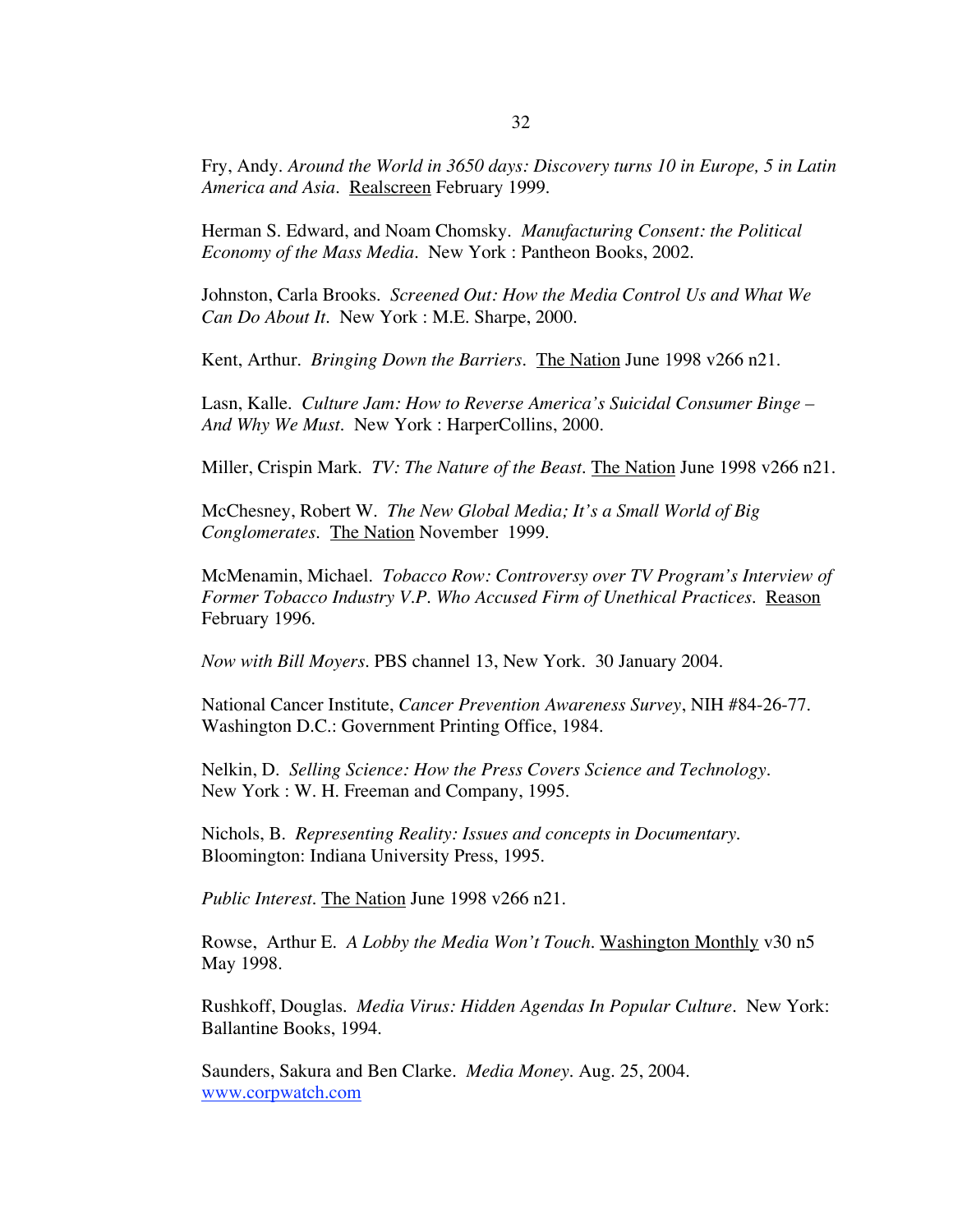Shah, Anup. *Corporate Influence on the Media,* March, 2004. http://www.globalissues.org/HumanRights/Media/Corporations/Owners.asp

Schechter, Danny. *Why The Latest News About Online News Ain't So Good.* Media Channel.org. March 29, 2000. http://www.mediachannel.org/view.dissector/lessnews.shtml

Street, Paul. *Broadcast Priorities.* Z Magazine March 2003.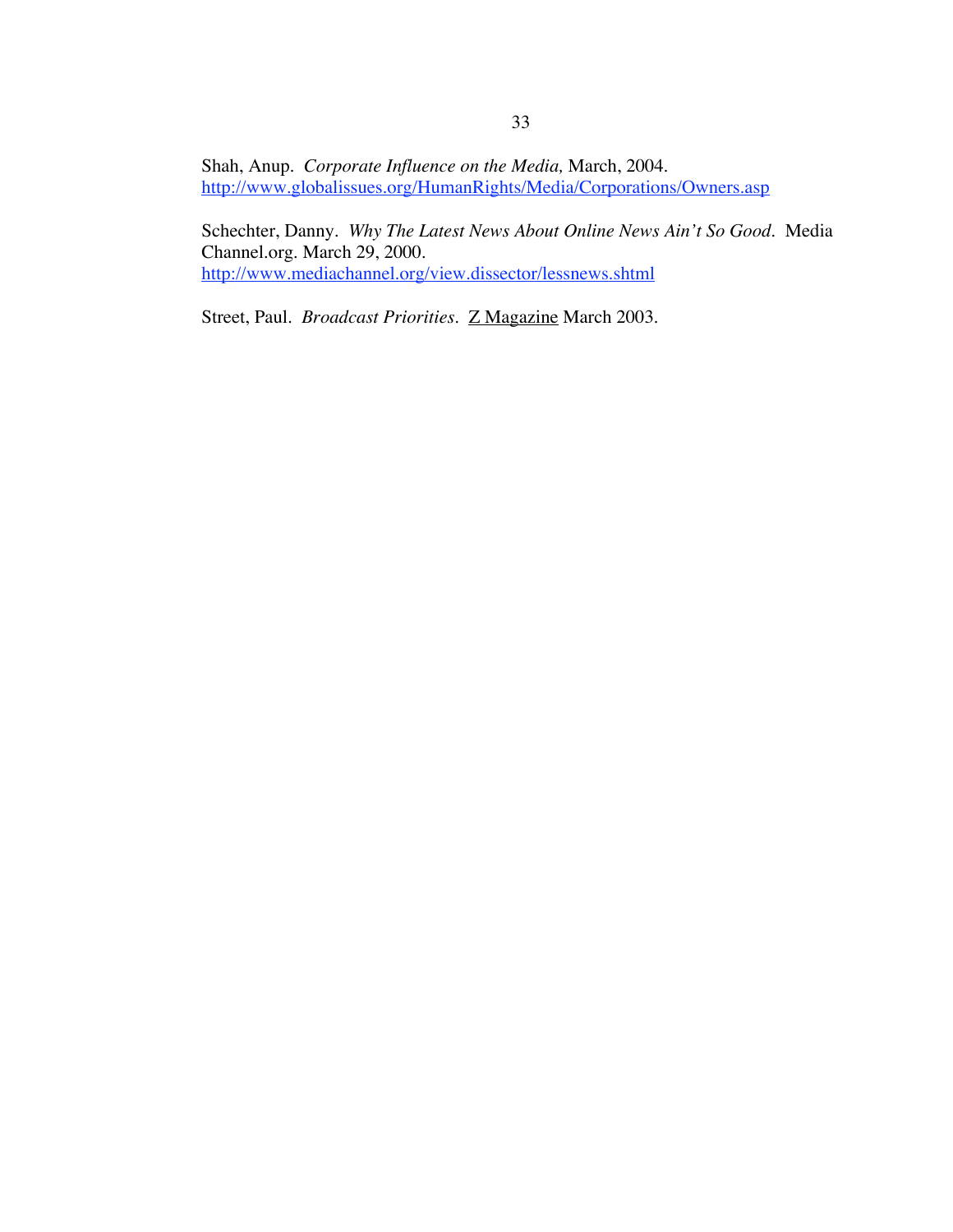APPENDIX A

NOTES